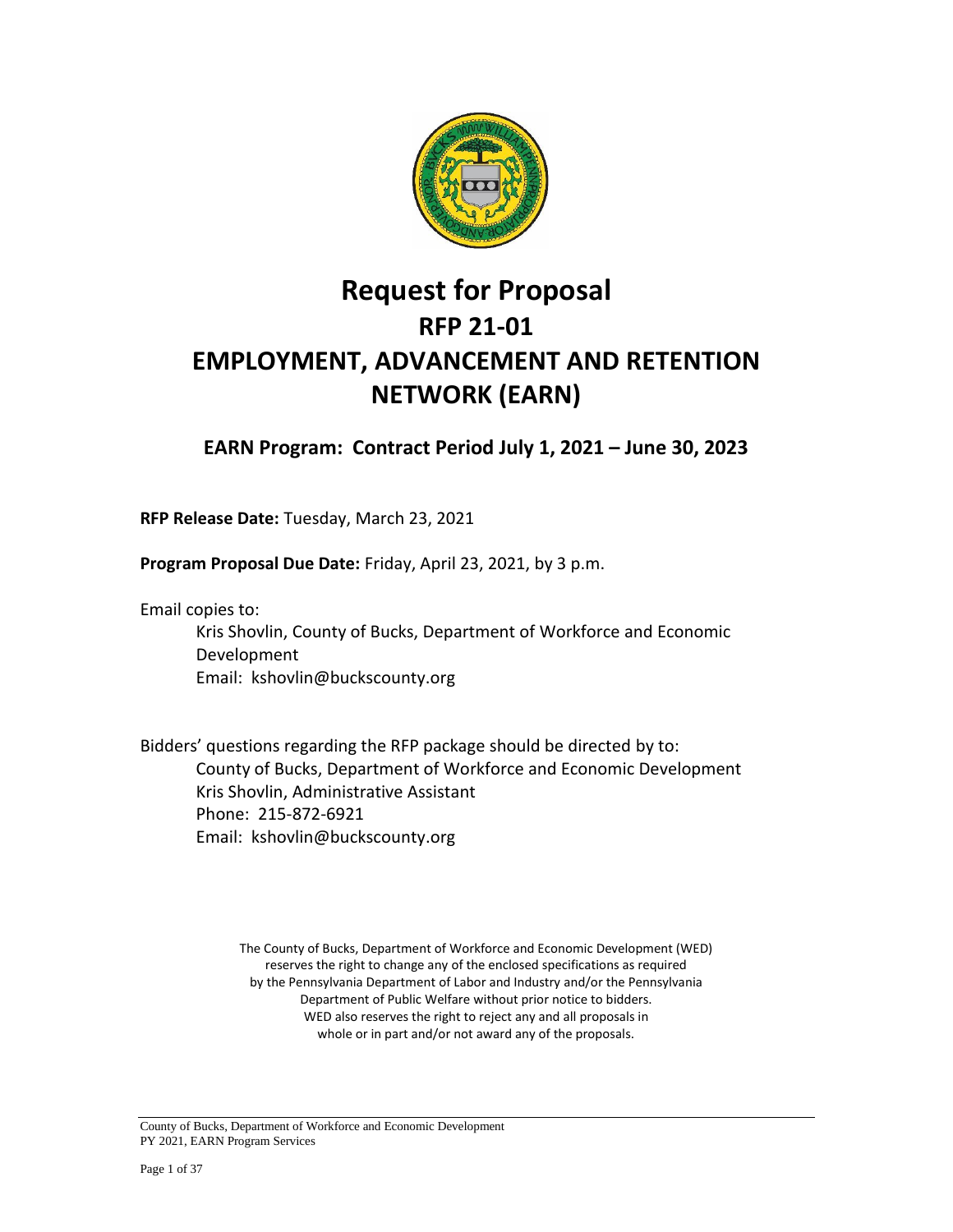### **Table of Contents**

| Overview ~ Clients to be Served ~ Scope of Work                                                                                                                                                                                    |
|------------------------------------------------------------------------------------------------------------------------------------------------------------------------------------------------------------------------------------|
| Period of Contract ~ Eligible Applicants ~ Type of<br>Contract ~ Location of Services ~ Timeline                                                                                                                                   |
| General Conditions ~ Contingencies ~ Organizational<br>Knowledge and Understanding ~ Organizational Fiscal<br>Requirements ~ Certificates of Insurance ~ Safety ~<br>Appeals ~ Cooperative Program Participation and<br>Monitoring |
| Section IV: Performance Requirements and Data Entry  13<br>EARN Program Performance Standards ~ Data Entry ~<br>Monthly Reporting ~ Project Termination                                                                            |
| General Format ~ Narrative ~ Budget                                                                                                                                                                                                |
| County Rights and Authority ~ Proposal Procedures ~ Selection Criteria -<br>Criteria for Evaluation ~ Method of Award ~ Interview/Presentation<br>~Agreement ~Term of Agreement ~ General Terms and Conditions                     |
| <b>Attachment A: Proposal Synopsis</b>                                                                                                                                                                                             |
| Attachment B: Vendor Compliance Checklist                                                                                                                                                                                          |
| <b>Attachment C: Past Performance</b>                                                                                                                                                                                              |
| <b>Attachment D: EARN Manual</b>                                                                                                                                                                                                   |

County of Bucks, Department of Workforce and Economic Development PY 2021, EARN Program Services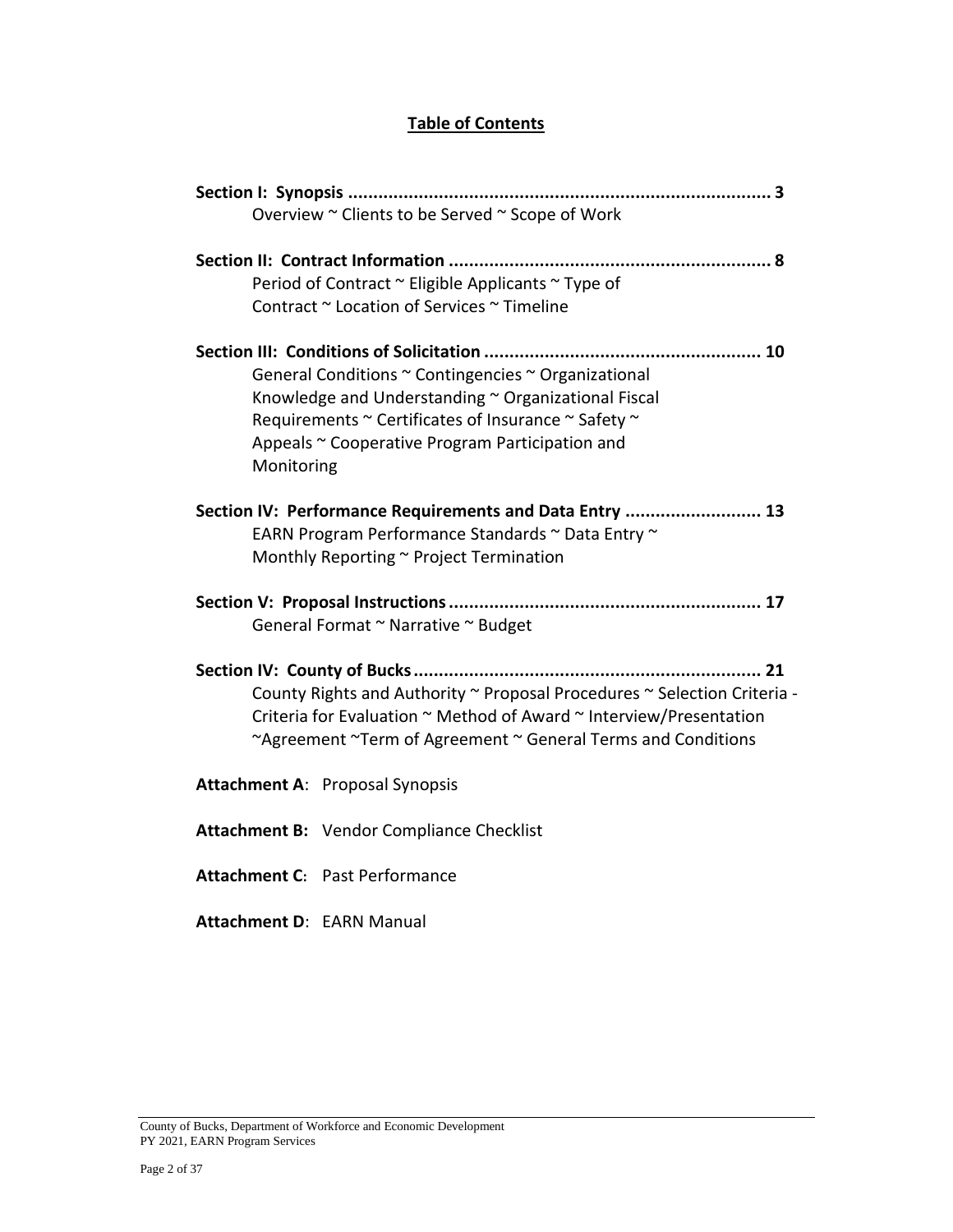## **Section I: Synopsis**

### **A. Overview**

The County of Bucks, Department of Workforce and Economic Development (WED) is the entity designated by the Board of Bucks County Commissioners to act as the fiscal agent for the operation of Workforce Innovation and Opportunity Act (WIOA) Programs in Bucks County. As such, WED has also been designated by the Pennsylvania Department of Human Services to administer Employment, Advancement, and Retention Network (EARN) funded activities in Bucks County.

This Request for Proposal is soliciting qualified and experienced employment and training service providers who are interested in and capable of providing allowable subcontracted activities and services to eligible Temporary Assistance to Needy Families (TANF), Supplemental Nutrition Assistance Program (SNAP), and General Assistance (GA) Welfare clients in Bucks County for Program Years 2021 and 2022 (7/1/21 through 6/30/23).

This solicitation is conducted with assistance from the WED Board Review Committee, and pursuant to the requirements and conditions of the Department of Human Services in accordance with the Workforce Innovation and Opportunity Act (Public Law 105-220), enacted July 2014, the implementing regulations, and the Policies and Procedures of the Commonwealth of Pennsylvania.

 The selected Service Provider will be compensated with Department of Human Services (DHS)/Temporary Assistance for Needy Families (TANF) funding. WED plans to fund a proposal that encompasses all the requested activities and services for up to a twentyfour-month period; contract extensions for one additional year will be considered for a training provider who is meeting all DHS and WED Performance Standards.

### **Proposals that demonstrate the ability to provide services throughout the County either independently or through partnerships/subcontracts will be viewed more favorably.**

The level of funding available for subcontracting is limited. All funding is contingent upon the availability of funds and continued state and federal authorization for program activities in Bucks County.

It is anticipated that the EARN program for PY21 and PY22 will serve approximately 125 clients per year. Respondents must indicate the number of participants that they can appropriately and effectively serve through the proposed program. During PY18, 125 clients have been enrolled and during PY19, 81 clients have been enrolled in the EARN program.

County of Bucks, Department of Workforce and Economic Development PY 2021, EARN Program Services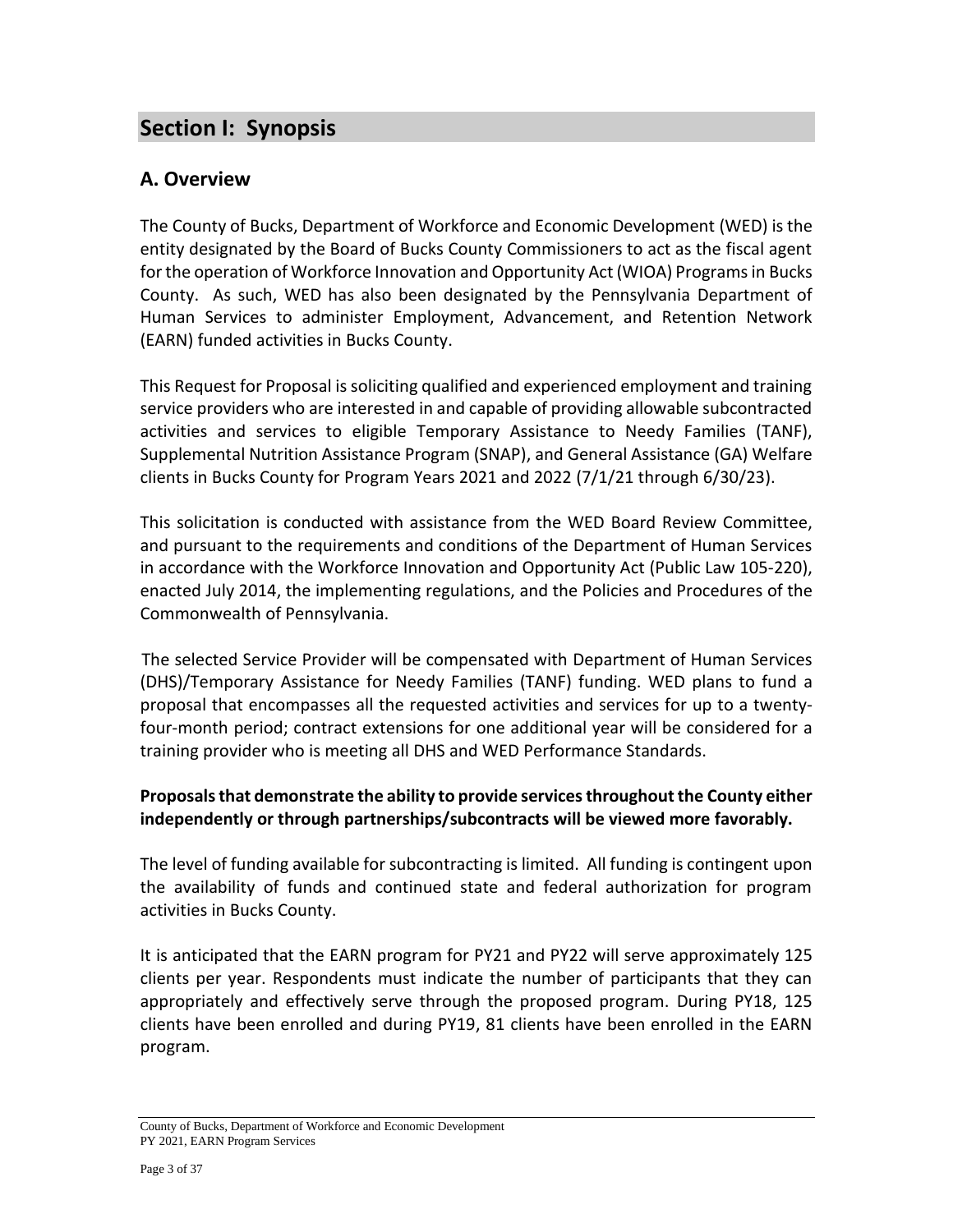The Department of Human Services may change requirements of EARN before and/or during the contracted program year.

The WED Board Review Committee will evaluate, rank, and make funding decisions regarding individual proposals received. Final award determination shall be made by WED.

### **B. Clients to be Served**

Employment Advancement and Retention Network (EARN) is designed to provide a range of services to meet individuals' needs, including access to education and training opportunities to move clients toward family economic stability. The program is based on human-centered design and includes a combination of case management, coaching, licensed counseling, and peer–to–peer experiences to develop a career pathway through job placement and job retention goals for the participants referred from the County Assistance Office (CAO).

CAO staff will determine eligibility for the EARN program and refer clients to EARN based on CAO policy and procedures.

The provider will make every reasonable accommodation to accept referrals every day of the business week.

The EARN provider must act on the CAO referral within 14 calendar days of the referral date.

Outreach efforts to increase program enrollment rates and continued participation are expected to begin when a program receives a referral in the Commonwealth Workforce Development System (CWDS). Programs must make a minimum of three contact attempts should the initial attempt be unsuccessful. Documentation of contact attempts is required.

Once notified that the participant is to be enrolled, the EARN service provider will conduct a case review to become familiar with the client's background and situation in order to determine what additional assistance the participant will need to achieve family economic security.

Each participant shall have an in-person orientation, either individually or in a group, to the EARN Program within five business days of the participant's referral.

For TANF participants, the EARN service provider and its team shall conduct an in-person comprehensive household assessment that identifies participant strengths and barriers

County of Bucks, Department of Workforce and Economic Development PY 2021, EARN Program Services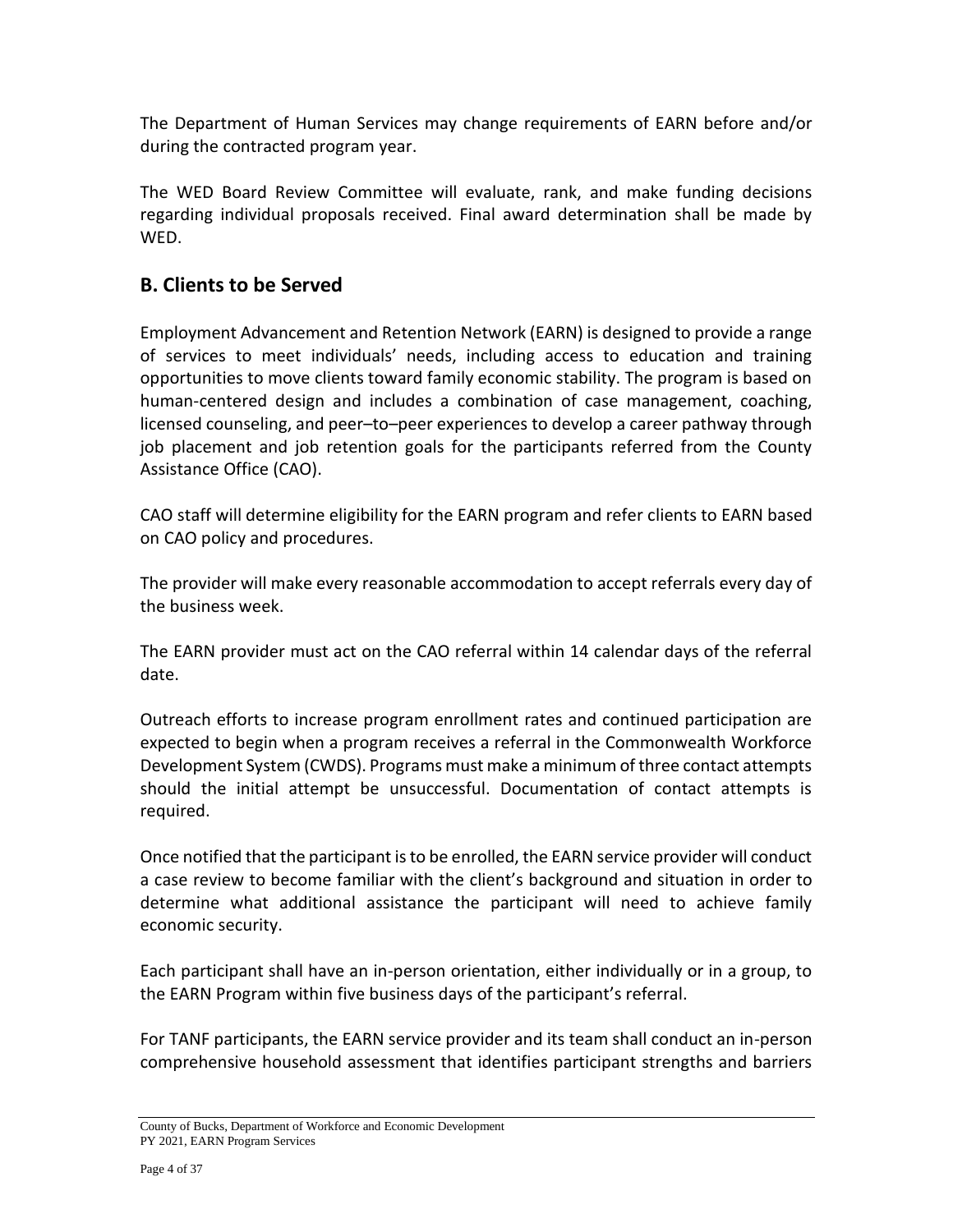to employment and family economic security. The assessment shall be completed within seven business days after the enrollment date.

The EARN service provider will use the comprehensive household assessment to coordinate with the participant to create and execute a service plan called an Individual Employment Plan (IEP) in CWDS.

As part of the ongoing services to the participant, the EARN service provider will:

- 1. Conduct and document participant contacts on all days of engagement in unpaid activity time.
- 2. Identify and refer the participant and/or their family to the appropriate local community resource(s).
- 3. Advocate for the participant and their family when connecting to local community resources.
- 4. Employ or have arrangements to provide access to licensed professional counselors, social workers, therapists, allied health professionals or a combination of these professionals to provide counseling services.
- 5. Provide activities and programs that lead to acquiring job-related and job readiness skills in addition to education and employment activities.
- 6. Provide or refer participants to formal credentialing programs or trainings.
- 7. Facilitate the transfer of participants to other DHS employment and training programs, when appropriate including but not limited to KEYS and ELECT.
- 8. Place participants in unsubsidized employment.
- 9. Provide wraparound services.
- 10. Assist and incentivize participants who obtain employment to achieve satisfactory performance, retain employment, and to increase earnings over time through the provision of retention services.

### **Refugee Participants**

Those "refugees" who are eligible for benefits must engage in employment and training activities as a condition of eligibility while they receive Refugee Cash Assistance (RCA) for a limit of 8 months from date of entry.

For refugee participants, the EARN service provider will:

- 1. Accept refugee participants in counties where there is no readily accessible refugee employment service provider.
- 2. Provide specialized job development and case management services remotely for the benefit of the refugee participant.

### **Participation Hours**

The number of core and noncore hours in which a client is required to participate will be determined by the CAO and recorded on the client's Agreement of Mutual Responsibility (AMR). The EARN service provider must ensure the client participates for at least the

County of Bucks, Department of Workforce and Economic Development PY 2021, EARN Program Services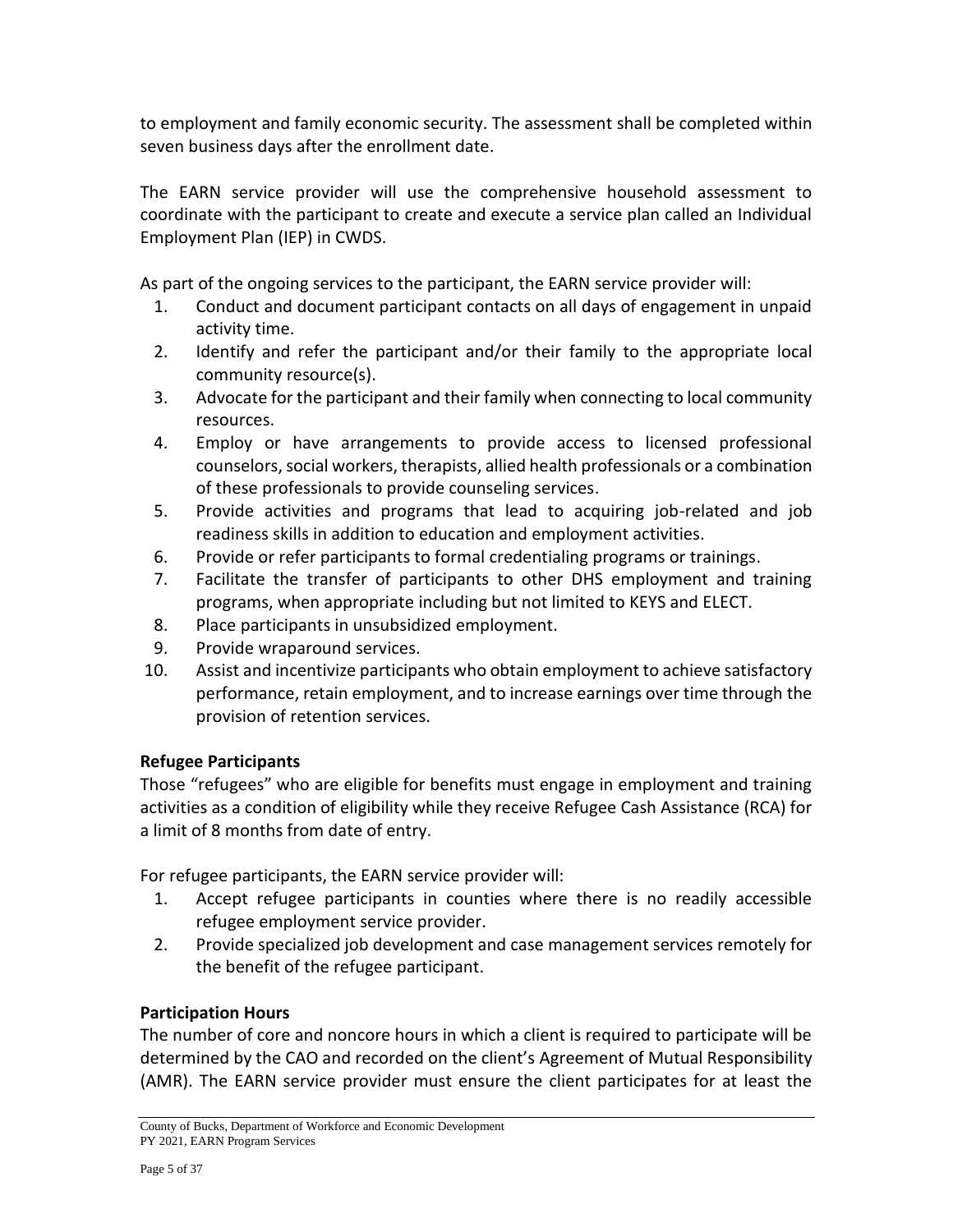minimum number of hours required. Please refer to the hourly requirements for TANF recipients as defined by federal regulations.

Core Hours: Required for all individuals who are mandatory to participate in Road to Economic Self-Sufficiency through Employment and Training (RESET).

Noncore Hours: Available if additional hours are needed to meet the minimum work requirement after the required core activity hours are met or when all opportunities to participate in a countable core activity have been exhausted or are not available.

Case Management Hours: Available if a client has run out of time limited barrier remediation activities or other core/noncore activity codes are not available or appropriate based on the client's IEP.

### **C. Scope of Work**

The narrative must address the respondent's ability and capacity to fulfill the following EARN program considerations:

### **1. Coordination Responsibilities:**

- a. Acquire and maintain a detailed knowledge of the DHS guidelines and policies.
- b. Complete the monthly Cumulative Report and Performance Requirement reports and submit to WED by the fifth  $(5<sup>th</sup>)$  of each month.
- c. Coordinate case managers' and job developers' activities.
- d. Review case records to ensure compliance with program guidelines.
- e. Conduct Monthly Monitoring required by DHS and submit as required.
- f. Attend and ensure that all files are up to date and accurate for the Yearly DHS Time and Attendance Monitoring.
- g. Ensure that Client Information System (CIS), Commonwealth Workforce Development System (CWDS), and DocuShare® data is reconciled with case records.
- h. Ensure that case managers are processing supportive services requests accurately and in a timely manner.
- i. Coordinate and attend Direct Service Team (DST) meetings at least monthly. DST meetings must consist of one CAO staff member and at least one provider staff member. Providers will utilize the DST meetings to reconcile records, develop makeup plans, discuss participant issues, and collaborate toward resolutions.
- j. Attend and present at all monthly PA CareerLink® Bucks County Partner meetings.

### **2. Case Management:**

- a. Assist participants to articulate a realistic employment goal that is based on skill level and assessment results.
- b. Assist participants to select appropriate work activities, education, vocational skills training, and other activities.

County of Bucks, Department of Workforce and Economic Development PY 2021, EARN Program Services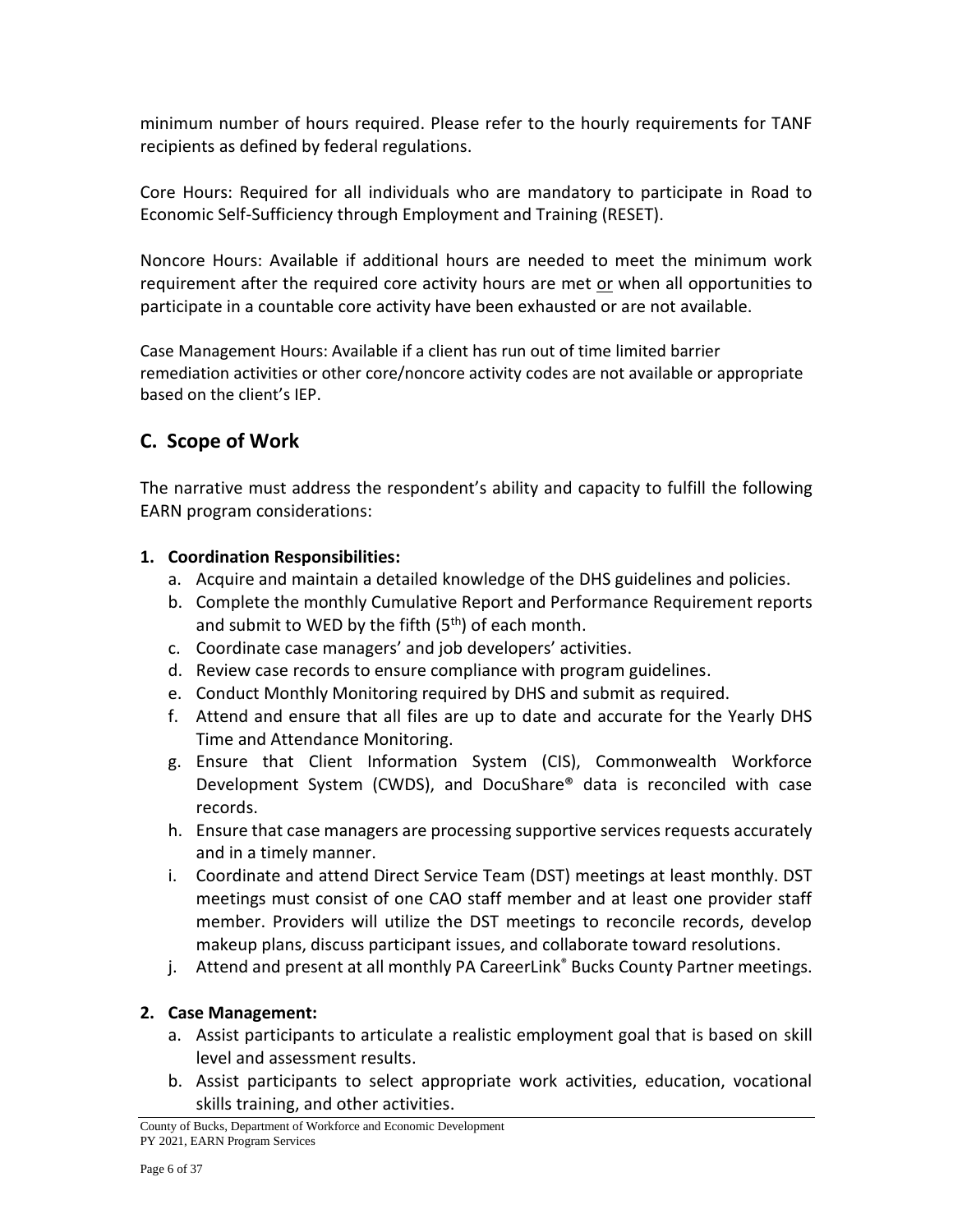- c. Counsel, motivate, and encourage participants to advance towards the goal.
- d. Intervene when obstacles arise that will slow down the participant.
- e. Advocate for the participant and help him/her navigate through various rules, regulations and agencies.
- f. Help to ensure the participant's successful completion of the program, thereby achieving the program standards.
- g. Create a documented history of the program participant's progress towards his/her employment and retention goal that can be used to measure the effectiveness of the program.

#### **3. Job Readiness Activities coupled with Job Placement Activities:**

- a. Employment: Placement in unsubsidized employment,
- b. Subsidized Employment (SE) and On-the-Job Training (OJT), and
- c. Paid Work Experience (PWE).

The Workforce Innovation and Opportunity Act requires agency staff persons involved in the preparation and distribution of participant's paychecks, as will be necessary for OJT/PWE contracts, to be bonded. Program providers will be required to submit bonding information (name of carrier, policy number, amount of coverage) before execution of a contract.

#### **4. Operational Expectations:**

- a. EARN program services are currently located at the PA CareerLink® Bucks County Centers in Bristol and Perkasie.
- b. Contractor's staff will follow the PA CareerLink® Bucks County Holiday schedule and openings and closing hours.
- c. Contractor's staff are expected to integrate into the overall PA CareerLink® and are functionally supervised by the CareerLink® Director regardless of Employer of Record.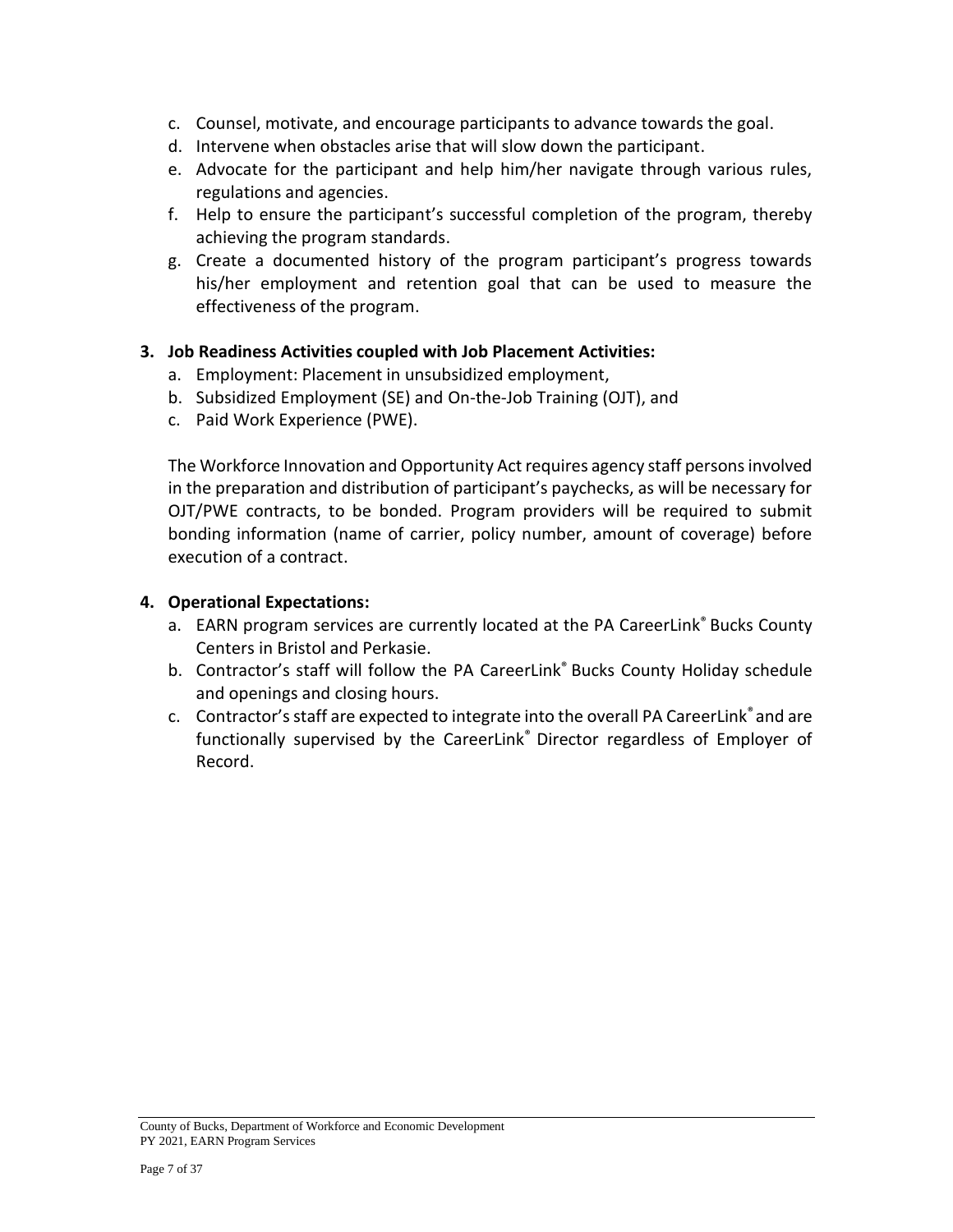# **Section II: Contract Information**

### **A. Period of Contract**

This request for proposals will cover Program Years 2021 and 2022, commencing July 1, 2021 and ending June 30, 2023. The WED may extend this contract one additional year based on performance.

The level of funding available for subcontracting is limited. All funding is contingent upon the availability of funds and continued state and federal authorization for program activities in Bucks County.

### **B. Eligible Applicants**

Eligible applicants include for-profit and non-profit organizations with demonstrable ability and experience in designing, implementing, and administering successful Workforce Development programs targeted to individuals with significant barriers to employment.

## **C. Type of Contract**

If a contract is entered into as a result of this RFP, it will be considered a Vendor / Cost Reimbursement Contract with a line-item budget. This RFP and your agency's response will be incorporated by reference into any contract agreement. All U.S. Department of Labor limitations on excess profits earned by subcontracts/vendors will apply. You will be required to maintain the documentation necessary to support your reported costs for five years and make it available as/if needed.

### **D. Location of Services**

The EARN Program shall be offered to all public assistance recipients in Bucks County. Demographically, the majority of Welfare recipients served through the Bucks County CAO resides in the southern portion of the County.

The EARN services are currently delivered at the PA CareerLink® Bucks County:

- 1. Lower County: 1260 Veterans Highway, Bristol, PA 19007
- 2. Upper County: 1 Hillendale Drive, Perkasie PA 18944

Each service offered by an EARN Program provider must be accessible by public transportation. Additionally, providers must be able to provide services virtually, as needed.

County of Bucks, Department of Workforce and Economic Development PY 2021, EARN Program Services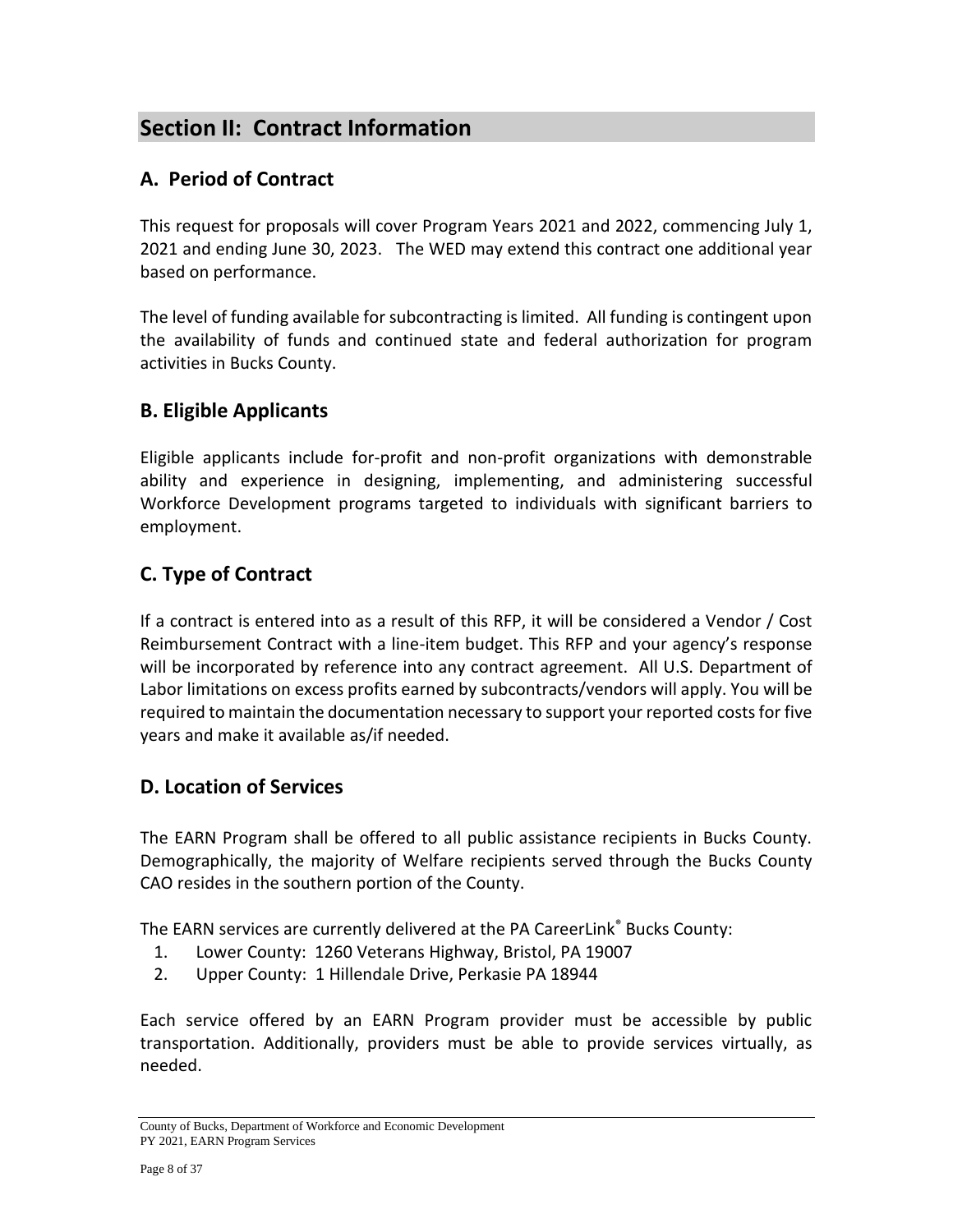### **E. Timeline**

- 1. **RFP Release Date:** Tuesday, March 23, 2021
- 2. **Program Proposal Due Date:** Friday, April 23, 2021, by 3 p.m.
- 3. **Bidders' Questions Due Date:** Tuesday, April 06, 2021
- 4. **Response to Bidders' Questions by:** Tuesday, April 13, 2021
- 5. **Meeting Review for Board Members:** Thursday, April 29
- 6. **Sent to Commissions for Review:** Thursday, April 29
- 7. **WED Board Vote by:** Friday, May 21, 2021
- 8. **Anticipated Award of Contract:** Wednesday, June 02, 2021

County of Bucks, Department of Workforce and Economic Development PY 2021, EARN Program Services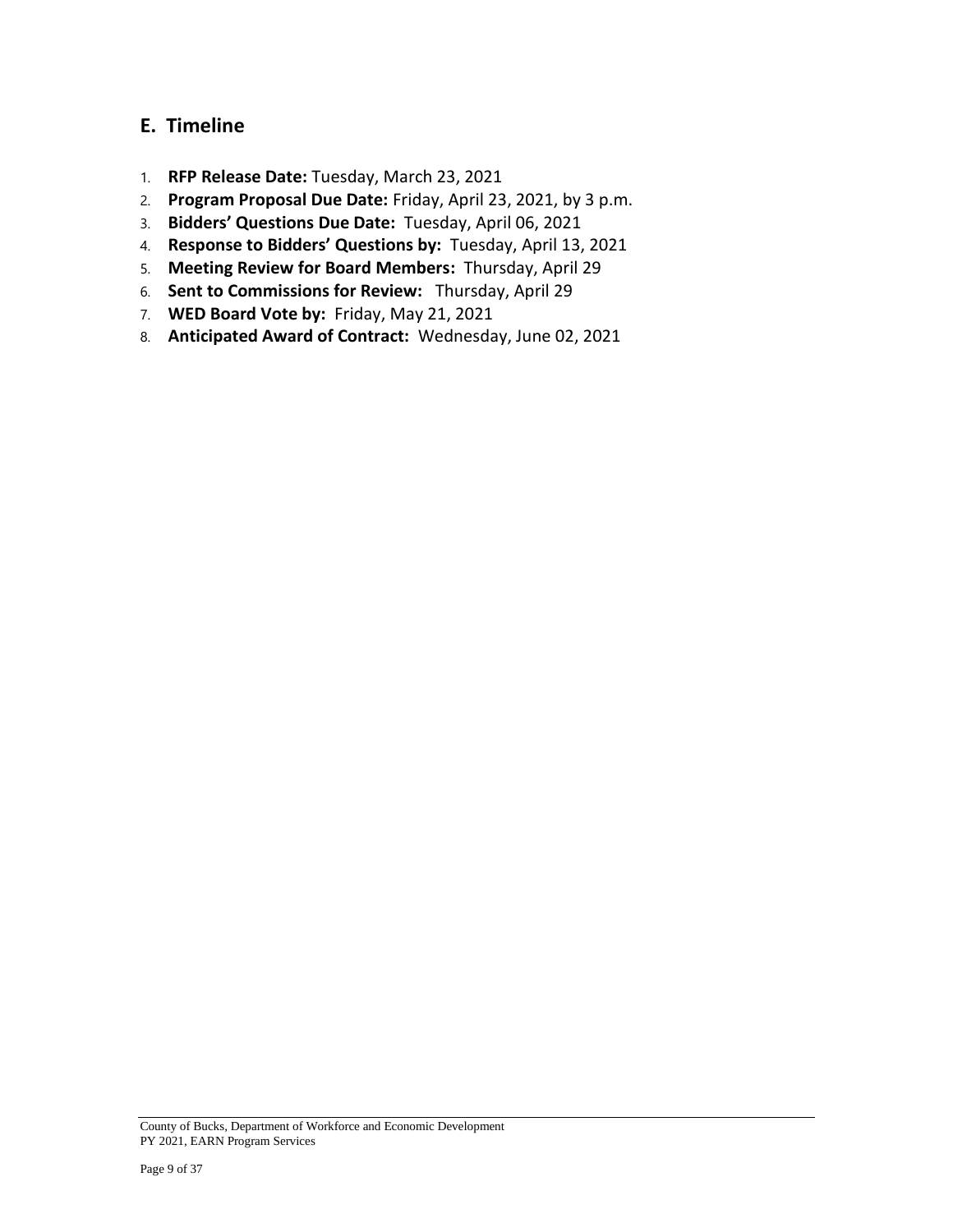# **Section III: Conditions of Solicitation**

### **A. General Conditions**

The release of this RFP does not constitute an acceptance of any offer, nor does such release in any way obligate WED to execute a contract with any offertory. The WED Board reserves the right to accept or reject any or all offers on the basis of budgetary limitations, service to significant population segments, geographic distribution, needs of the area and other considerations. WED reserves the right to establish additional considerations or criteria for funding, as deemed necessary. Such considerations may be addressed through final contract negotiations.

Before preparing proposals, offertory should note the following:

WED will not be liable for any costs associated with the preparation of proposals or negotiation of contracts incurred by an offertory. For the purpose of this proposal, WED will accept proposals from any service provider that can demonstrate the administrative capability to successfully provide all the services identified in this RFP.

All proposals, in their entirety, will become the property of WED upon submission. WED will reject any proposal that does not follow the format, does not include all of the requirements specified including the required documentation and certifications, and/or are not submitted by the due date and time.

This RFP has been distributed to for-profit, non-profit, educational and/or training provider organizations that have made a request, in writing, that WED provide their organization with applicable procurements and any PY19 contractor who successfully fulfilled their contract with WED.

A public notice of this RFP has been advertised in the *Bucks County Courier Times* and *The Bucks County Intelligencer* and is available on the WED website:

## **B. Contingencies**

The award of a contract for any proposed service is contingent upon the following:

- 1. Cost of the proposed program;
- 2. Favorable review/evaluation of the proposal;
- 3. Approval of the proposal by a subcommittee of the Board and Partner agencies;
- 4. Demonstration of past performance and expert knowledge in the education and/training of this population for the specific criteria addressed in this proposal;
- 5. Ability to provide proof of excellent fiscal accountability;
- 6. Ability to provide transportation to or to offer services along accessible transportation routes; and

County of Bucks, Department of Workforce and Economic Development PY 2021, EARN Program Services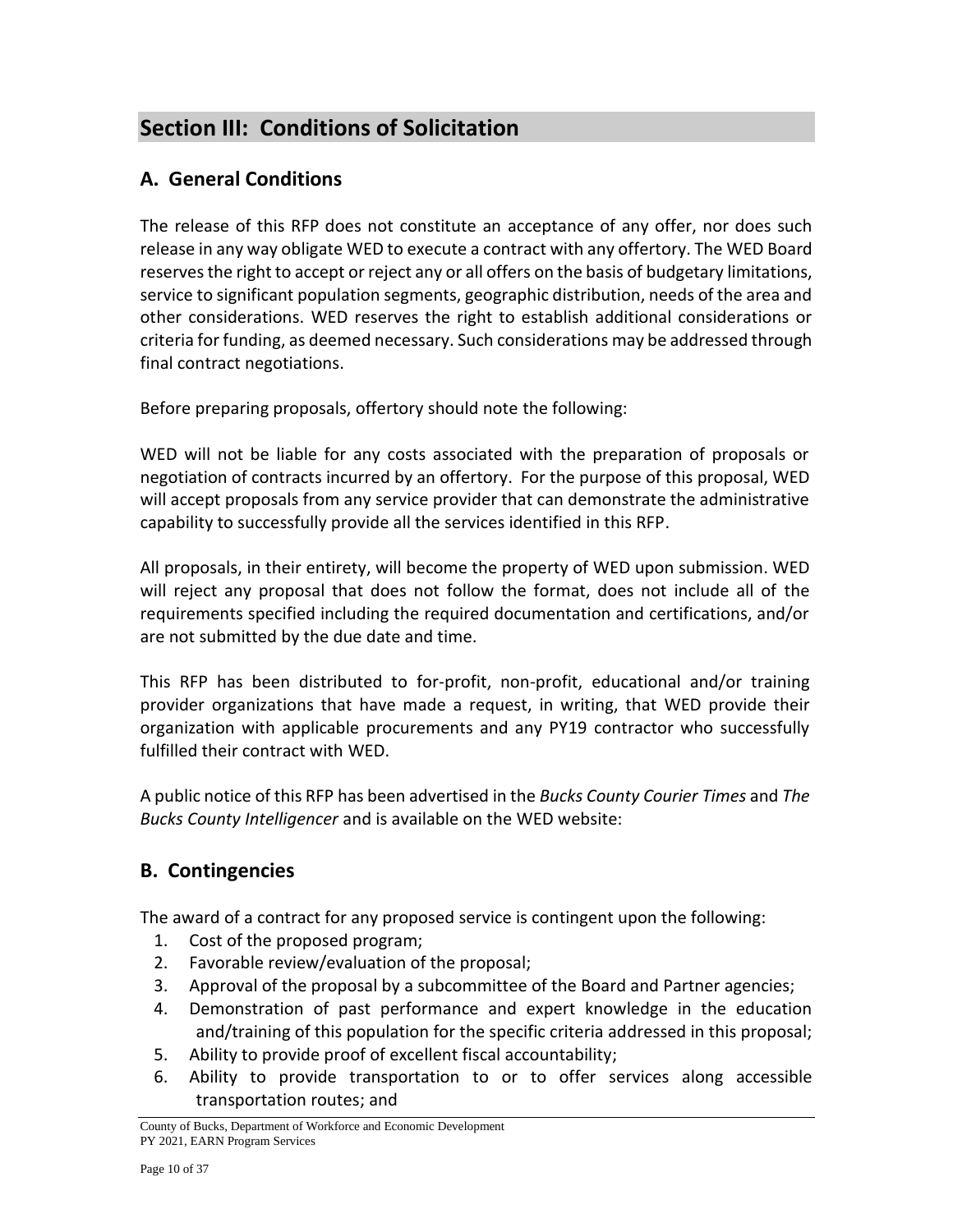7. Successful negotiation of any changes to the proposal required by WED.

### **C. Organizational Knowledge and Understanding**

Provision of services specified in this RFP requires substantial knowledge and understanding of:

- 1. Federal legislation: The Personal Responsibility and Work Opportunity Reconciliation Act and the subsequent TANF Reauthorization legislation.
- 2. Commonwealth legislation: The Pennsylvania Welfare Reform Act, Act 35.
- 3. PA Department of Human Services Cash Assistance Handbook Employment Advancement and Retention Network Program Policy and Procedures Manual PY20 and PY21.

### **D. Organizational Fiscal Requirements**

Successful proposer will be required to submit to WED a copy of their agency/organization's most recent audit, including any findings, prior to the development of a contract for services.

### **E. Certificates of Insurance**

The program provider whose proposal is approved for funding will be required to submit original Certificates of Insurance showing all coverage in force, including liability and workers compensation, and showing "WED" as the certificate holder, prior to a contract being signed by WED. Certificate of Insurance does not have to be submitted with your proposal. They will be due immediately upon approval of your proposal in order to execute the contract agreement.

The Workforce Innovation and Opportunity Act requires agency staff persons involved in the preparation and distribution of participant's paychecks, as will be necessary for OJT/PWE contracts, to be bonded. Program providers will be required to submit bonding information (name of carrier, policy number, amount of coverage) before execution of a contract.

### **F. Safety**

Equipment necessary for the safety of the EARN participant and any worksites will be allowable under the grant if indicated in the proposal (including, but not limited to first aid kits, and gloves). All items bought for the program that are not dispensable become property of WED at the conclusion of the program.

County of Bucks, Department of Workforce and Economic Development PY 2021, EARN Program Services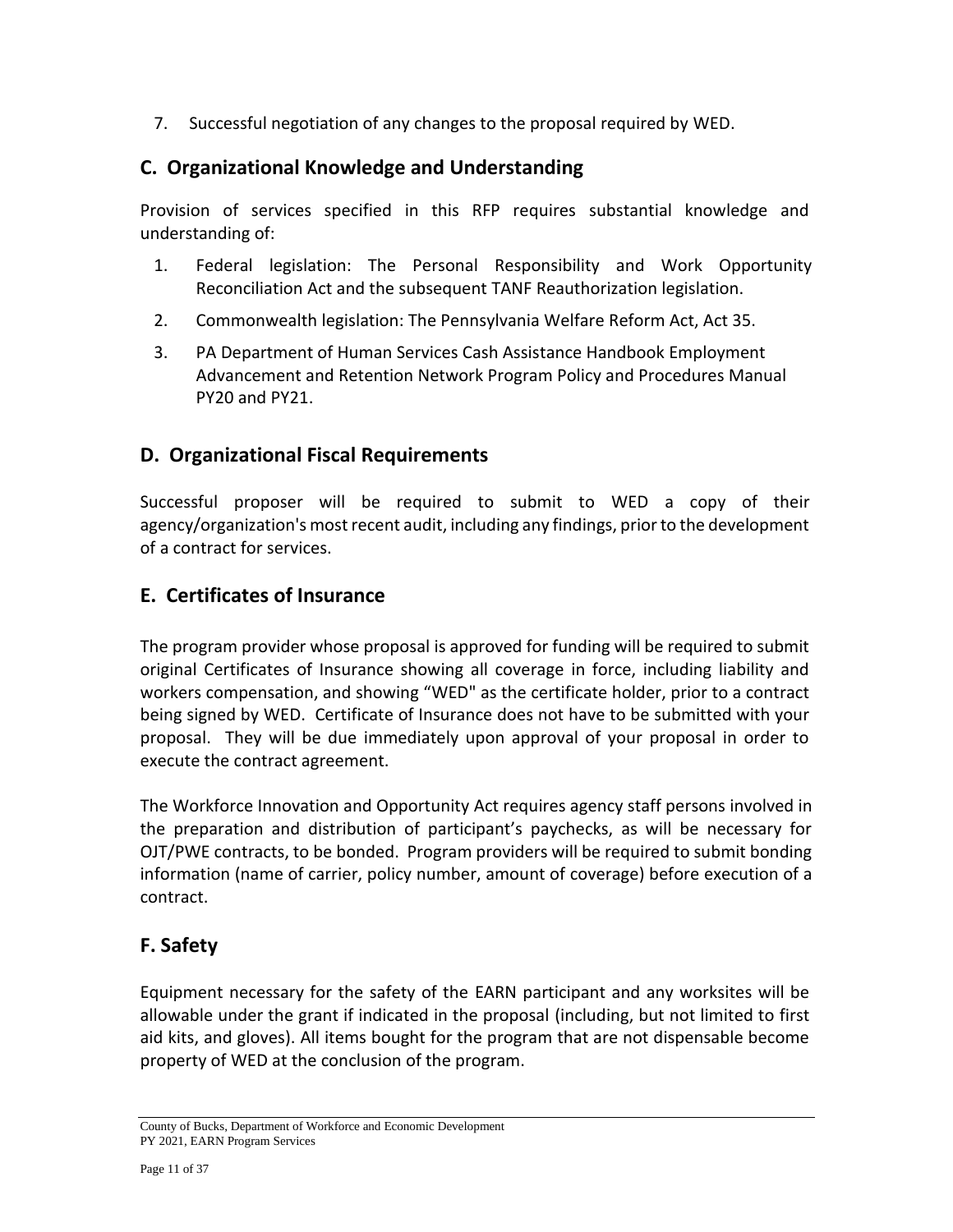All staff must possess and show proof of Pennsylvania State Police (PSP) Clearance, FBI Fingerprint Clearance and Child Abuse History Clearance dated six months or less from the start of the program.

## **G. Appeals**

Each proposing agency, whose proposal is reviewed by the appropriate WED committee, shall receive a written notice of approval or non-approval for the proposed project. Following the notification of awards any proposer or potential proposer who has a complaint concerning the issuance of this RFP, the evaluation of proposals received in response to this RFP or any matter relating to the method by which WED secures subcontractors shall have an opportunity to discuss, with the administrative staff, the reasons for non-funding.

Any appeal or complaint must identify any and all contested issues. Subjective interpretations by the review team are not subject to protest or appeal. The written appeal must be filed with and received by WED no later than five (5) working days after the notice of awards are postmarked.

### **H. Cooperative Program Participation and Monitoring**

DHS will monitor EARN service providers at least annually but may conduct more frequent monitoring at its discretion. Monitoring will include a review of data systems, monthly case record reviews as well as site visits to review program compliance. DHS will also conduct training and information sessions, along with technical assistance for the service providers as needed.

WED reserves the right to monitor and audit all programs which receive funding, at any time, to assure proper program management, contract compliance, adherence to the performance standards stipulated in the contract, and any other area deemed necessary by the United States Department of Labor, Pennsylvania Department of Labor and Industry, and/or the Pennsylvania Department of Public Welfare.

Program providers must work cooperatively with all frontline staff members of PA CareerLink® Bucks County organizations and must be prepared to report on the program and its performance at monthly Partner meetings.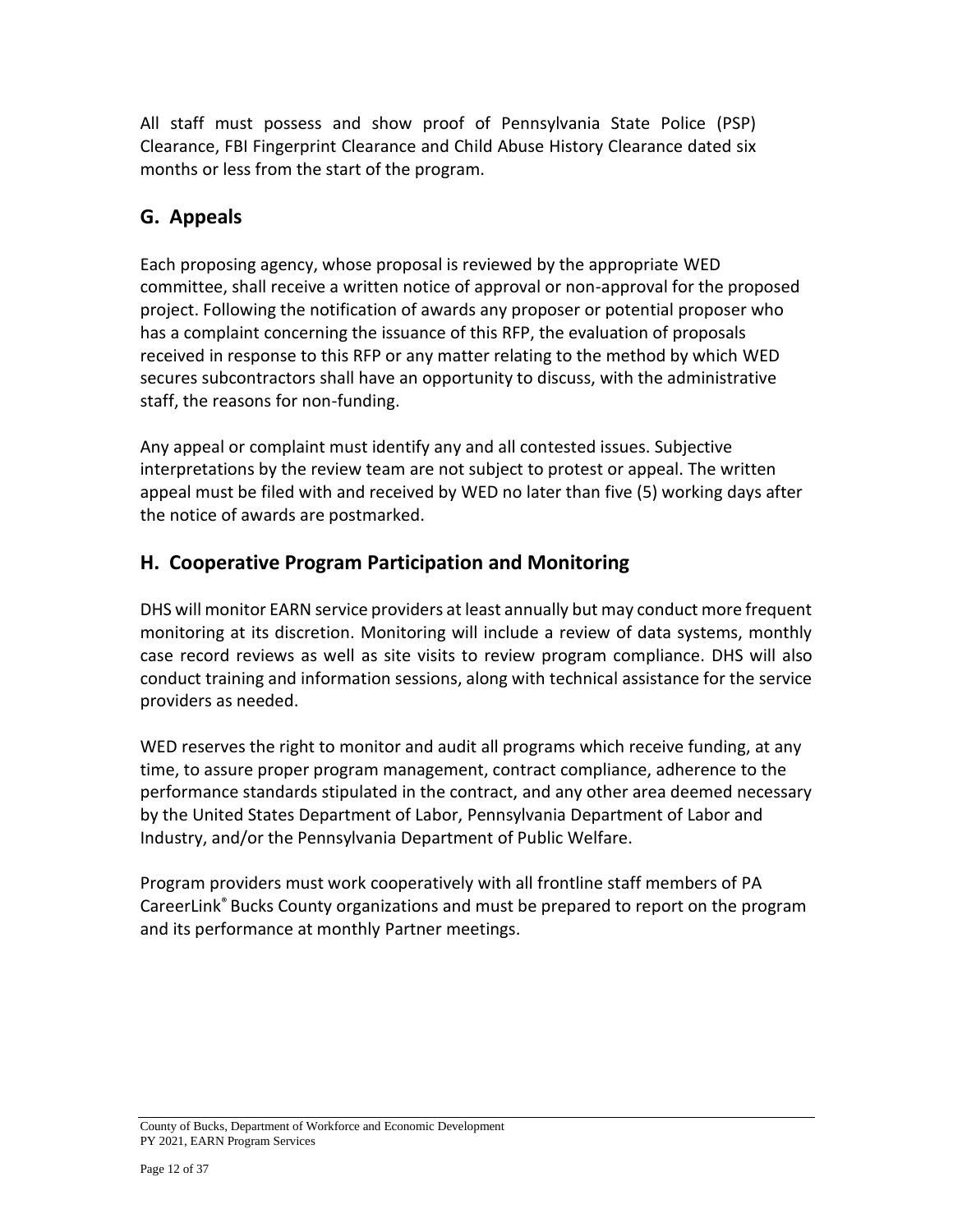# **Section IV: Performance Requirements and Data Entry**

### **EARN Program Performance Standards**

Performance standards will be used to assess the effectiveness of the service provider. Performance standards for EARN PY 2020 – 2021 are outlined in the chart below.

| Category                                                                                                             | <b>Description</b>                                                                                                                                                                                                                                                                                                                                                                                                                                                        | <b>Threshold/Goal</b>                                                                                                                                                              |
|----------------------------------------------------------------------------------------------------------------------|---------------------------------------------------------------------------------------------------------------------------------------------------------------------------------------------------------------------------------------------------------------------------------------------------------------------------------------------------------------------------------------------------------------------------------------------------------------------------|------------------------------------------------------------------------------------------------------------------------------------------------------------------------------------|
| <b>Assessment</b>                                                                                                    | A comprehensive household assessment must<br>be conducted and completed within 7 business<br>days of a participant's enrollment.                                                                                                                                                                                                                                                                                                                                          | 85% of all enrolled<br>participants.                                                                                                                                               |
| <b>IEP</b>                                                                                                           | A detailed IEP must be documented and<br>include plans to address participant challenges<br>(barriers) and agreed upon plans for resolution<br>within 14 business days after the assessment is<br>completed.                                                                                                                                                                                                                                                              | 85% of all enrolled<br>participants.                                                                                                                                               |
| <b>Licensed</b><br><b>Counselor or</b><br><b>Social</b><br>Worker                                                    | A network of professionals must be established<br>so that eligible participants have an<br>introductory meeting and are able to meet<br>with an appropriate professional at least once<br>a month.                                                                                                                                                                                                                                                                        | 80% of all enrolled<br>participants will<br>have an<br>introductory 1-on-1<br>meeting with staff<br>within 14 business<br>days from the<br>participant's<br>program<br>enrollment. |
| <b>Secondary</b><br>Equivalency<br>and<br><b>Credentialing</b><br>(including<br>referrals to<br>outside<br>programs) | Coordination of educational activities through<br>referrals to ELECT service providers and the<br><b>KEYS</b> program<br>$-OR-$<br>For participants in a credentialing or secondary<br>equivalency program, a participant must<br>receive a diploma or certification that will<br>provide the participant with an industry-<br>recognized certificate or certification and<br>marketable skill directly related to their<br>employment goals listed on their AMR and IEP. | 50% of all<br>participants<br>entering an activity<br>that can result in a<br>transfer or<br>credential are<br>successful.                                                         |

County of Bucks, Department of Workforce and Economic Development PY 2021, EARN Program Services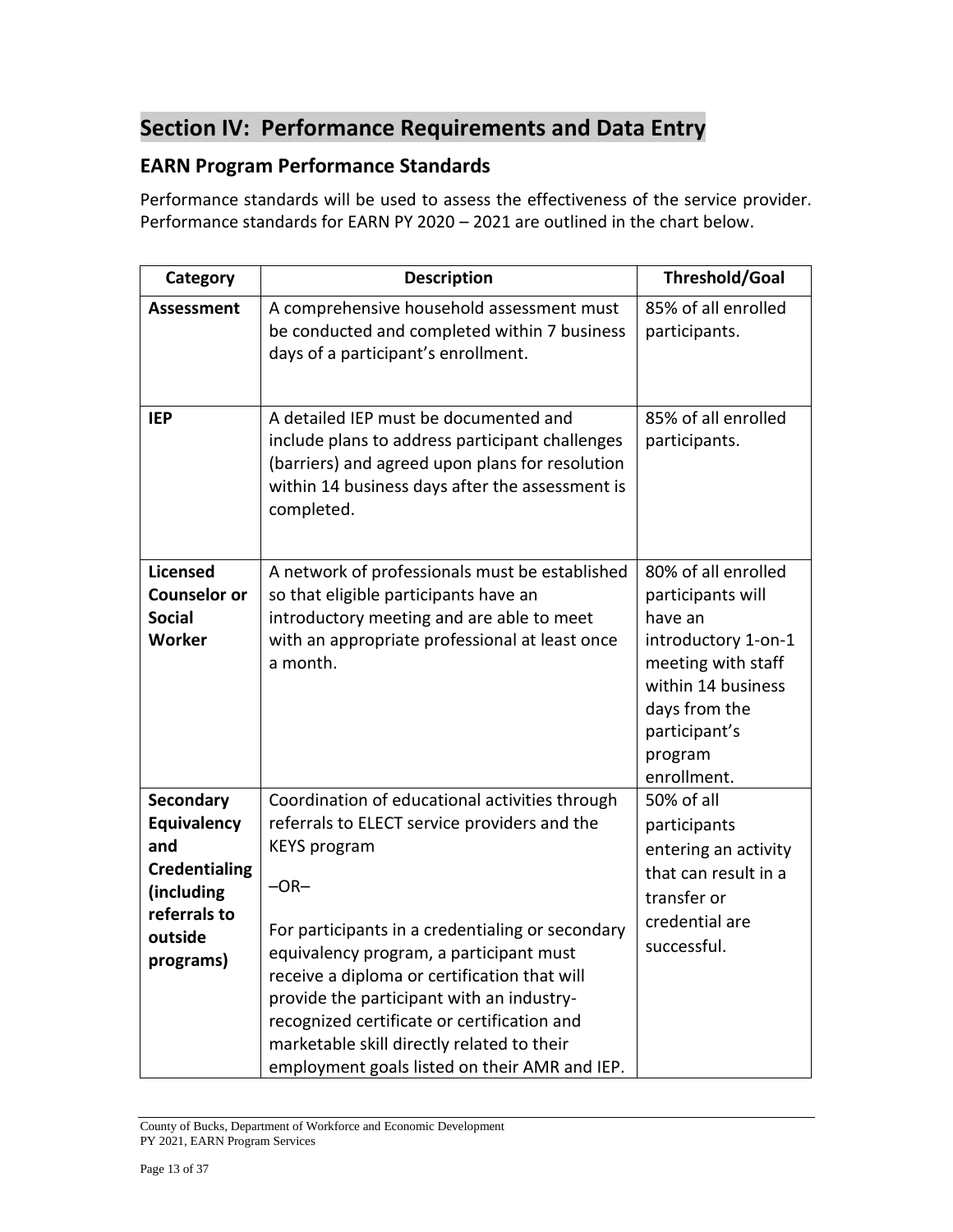| <b>Placement</b>        | Placement of participants in employment<br>where participant is meeting 20 hours per<br>week (80 hours per month) in Unsubsidized<br>Employment and is paid at least two dollars<br>above the higher of the federal or state<br>minimum wage as of July 1 of the program                                                                                                                                                           | 70% of participants<br>with employment<br>must meet<br>placement criteria. |
|-------------------------|------------------------------------------------------------------------------------------------------------------------------------------------------------------------------------------------------------------------------------------------------------------------------------------------------------------------------------------------------------------------------------------------------------------------------------|----------------------------------------------------------------------------|
|                         | year.<br>Placement can be met at any time once<br>employment begins until the end of the<br>retention period.                                                                                                                                                                                                                                                                                                                      |                                                                            |
| <b>Retention</b>        | Retention begins when an individual obtains<br>unsubsidized employment (Activity 33) and is<br>placed in CWDS Extended Hold indicating the<br>initial TANF services have ended.<br>The program is to continue to serve the<br>individual during the retention period, up to<br>twelve months. A participant may meet the<br>retention goal up to two times, at six (6)<br>months and twelve (12) months after the<br>project ends. | 50% of participants<br>who are placed in<br>employment.                    |
| <b>Earned</b><br>Income | Applies to participants who have achieved<br>Placement.<br>At the conclusion of the 12-month retention<br>period, the participant has increased their                                                                                                                                                                                                                                                                              | 75% of participants<br>who have achieved<br>the placement<br>benchmark.    |
|                         | earned income.                                                                                                                                                                                                                                                                                                                                                                                                                     |                                                                            |

### **Data Entry**

EARN service providers may have their own data information system to track program referrals, rejections, enrollments, participant data, activities and terminations. However, CIS, CWDS, and DocuShare® are the official data systems that DHS will use to validate a client's activities and evaluate achievement of outcomes. EARN provider staff hired to perform data entry are required to attend CWDS training.

DHS has instituted restrictions on timeframes for the data entry of client information into CWDS. The EARN service provider must complete data entry into CWDS as follows:

1. Hours of participation can be data entered into CWDS based on the attendance form. Data entry can then be reconciled when the verification is received.

County of Bucks, Department of Workforce and Economic Development PY 2021, EARN Program Services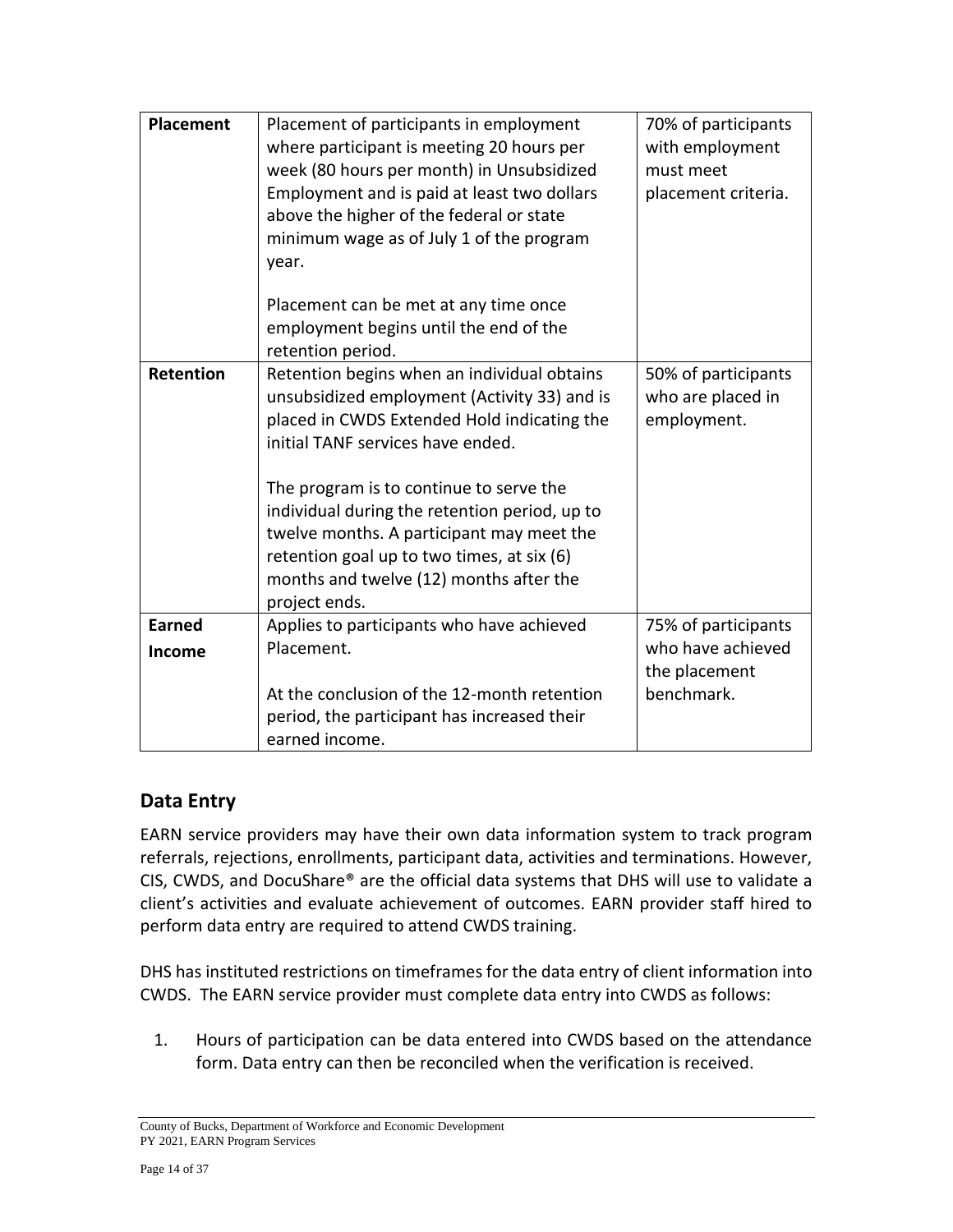- 2. For all activities except AC 31 and AC 33: activity and hours must be entered and, if needed, updated by the 15th of the month after the month of participation; e.g., July hours must be entered by August 15.
- 3. For AC 31 and AC 33: activity must be entered by the 15th of the month after the month of participation. Attendance hours must be entered/updated by the last day of the month, two months after the month of participation; e.g., July hours must be entered by September 30. The activity end date must be entered by the last day of the month after the month of participation.

All information entered into CWDS must match the information on the EARN attendance sheets (See the EARN Manual, [Attachment D\)](file:///C:/Users/amcolyar/Desktop/EARN%20MANUAL/EARN%20Manual%20PY%2020-21%20Final.docx%23_ATTACHMENT_A_Attendance). All service providers must develop a data reconciliation process to ensure that all information in CWDS is accurate.

### **EARN service providers are expected to maintain a data accuracy and timeliness rate of at least 85%.**

## **Monthly Reporting**

Contractors will be expected to complete Monthly Contractor Performance Reports for all measures which cannot be captured through the CWDS system. Special detail is given to credentialing, counseling services provided, and measures stated by the contractor that may have been covered in the Program Implementation Plan (PIP). Please refer to the EARN Manual, Attachment D for details on the fields required, due date, and submission expectations.

The EARN service provider will create a confidential EARN Case Record. The EARN Case Record must be kept in a secure location with limited accessibility. Staff not associated with the EARN case may not have access to the EARN Case Record or narrative.

The EARN service providers are required to document their narratives using the CWDS Create Case Progress Notes screen. Additionally, it is suggested to identify case notes with specific topics, for example "Incentives."

The following documents should be maintained in the client's file and must be available for upload on DocuShare® for validation purposes:

- 1. AMR
- 2. Service Plan/IEP
- 3. Attendance Sheets, including make-up plans (EARN Manual, [Attachment D\)](file:///C:/Users/amcolyar/Desktop/EARN%20MANUAL/EARN%20Manual%20PY%2020-21%20Final.docx%23_ATTACHMENT_A_Attendance)
- 4. Job Search Logs
- 5. Excused Absence Logs
- 6. Release of Information Form (EARN Manual, [Attachment D\)](file:///C:/Users/amcolyar/Desktop/EARN%20MANUAL/EARN%20Manual%20PY%2020-21%20Final.docx%23_ATTACHMENT_G_Confidential)
- 7. Employment Verification Form (EVF) (EARN Manual, [Attachment](file:///C:/Users/amcolyar/Desktop/EARN%20MANUAL/EARN%20Manual%20PY%2020-21%20Final.docx%23_ATTACHMENT_F_EVF) D)

County of Bucks, Department of Workforce and Economic Development PY 2021, EARN Program Services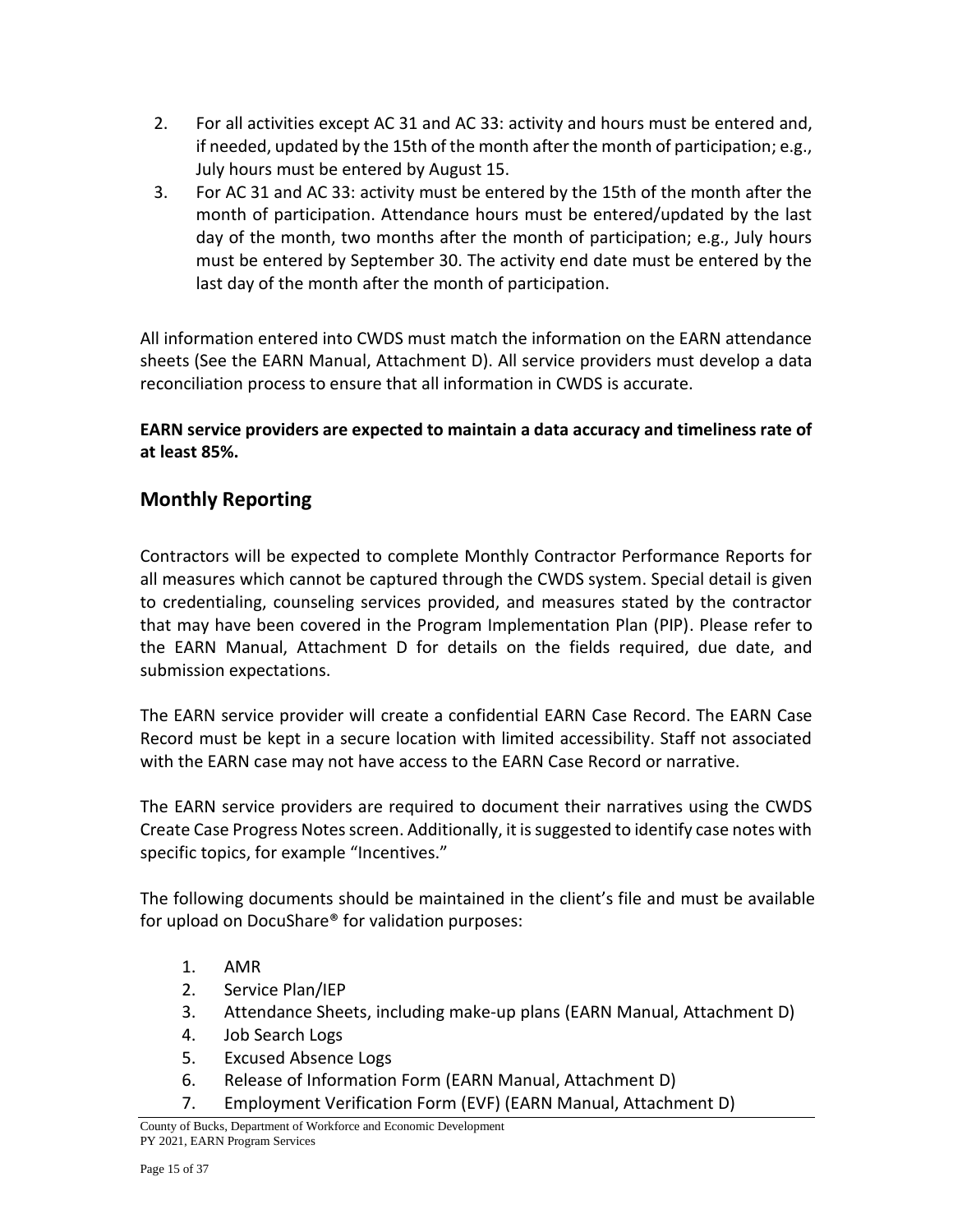- 8. Verification of Retention
- 9. Other Relevant Information

Documents must be retained for a period of six years.

### **Project Termination**

Project termination codes reflect program outcomes, including whether or not the client secured employment. The EARN service provider must include the reason for termination in the narrative of the client's case record.

Termination codes 3, 5, and 7 must be data entered within three business days of the date of the decision to terminate. For clients terminated with employment/retention codes 1 and 8, the termination date may date back to the final day worked which completes the 12-month retention period as verified by paystubs.

Programs must conduct outreach efforts for clients who miss three consecutive scheduled days of program activity. If a client does not respond to the outreach efforts and does not report on the fourth day the client must be terminated from the program. Clients who report at any time on the fourth day should not be terminated.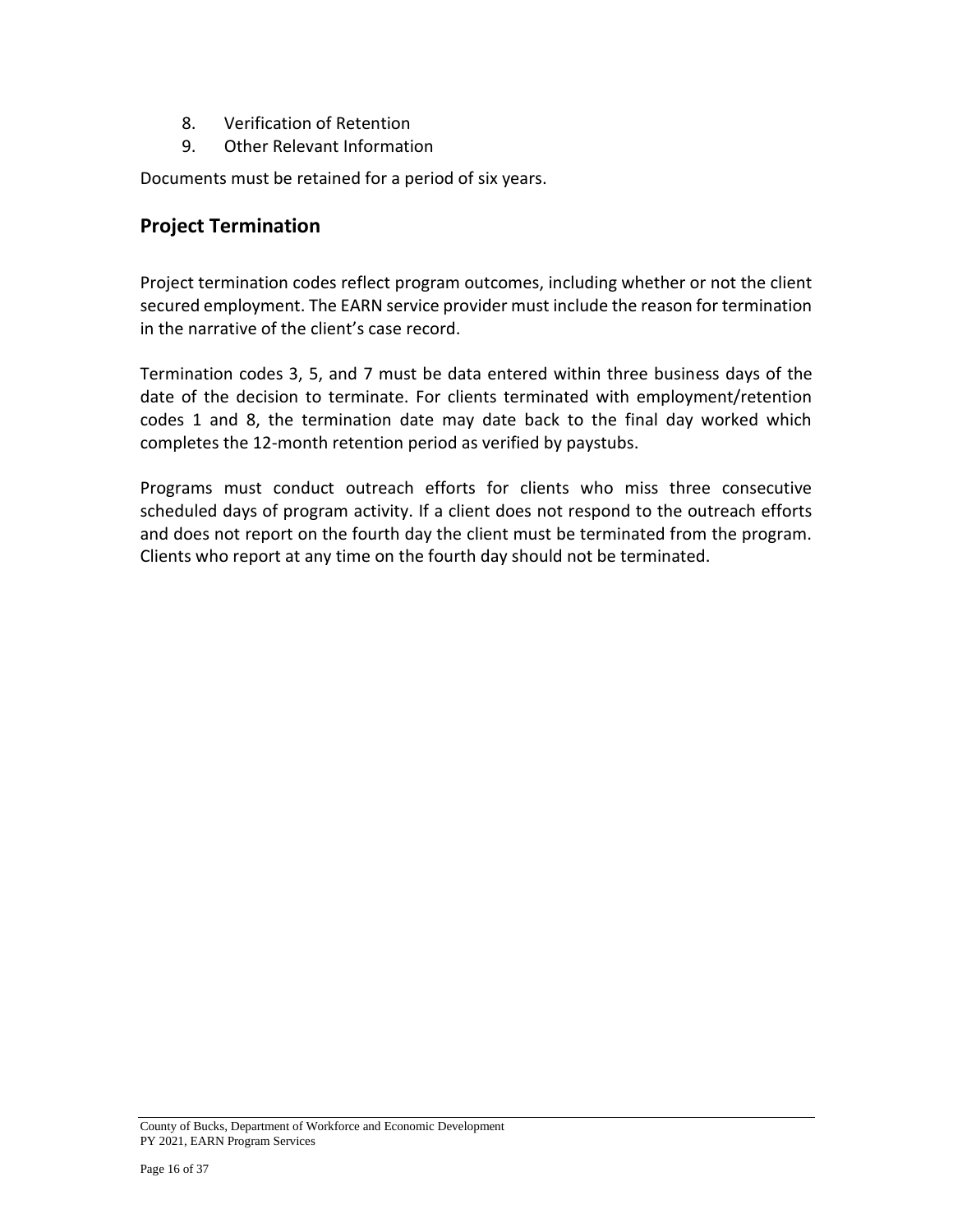# **Section V: Proposal Instructions**

### **A. General Format**

Proposals must be prepared and sequenced in accordance with instructions outlined in this part. The proposal narrative, excluding the transmittal form, budget information, program planning summary and any attachments, must not exceed twelve double-spaced pages in a font not smaller than 12 pt. Each page must be numbered.

When completed, proposals are to be assembled as follows:

- 1. Proposal Synopsis Form (Attachment A)
- 2. Narrative
- 3. Budget
- 4. Compliance Checklist (Attachment B)
- 5. Past Performance (Attachment C)

Each proposal must include a Table of Contents with page numbers for ease of review.

Upon contract award, the Service Provider will be responsible for completing a Performance Report and submitting it with monthly invoices. Failure to submit the Performance Report with invoices will result in no payment.

The Compliance Checklist (Attachment B) must also be included with the proposal. Respondents must initial each section and be able to sign the noted documents before WED will allocate EARN funding. Upon award of a contract, WED will require completed/signed documents including:

- 1. ADA Compliance Certification
- 2. Single Audit Act; OMB Circular A-133, Compliance
- 3. Debarment, Suspension & Ineligibility Documentation
- 4. Certification Regarding Disclosure of Lobbying Activities
- 5. Drug-Free Workplace Certification
- 6. Compliance with Section S504 of the Rehabilitation Act of 1973
- 7. Equal Opportunity Employer Certification
- 8. Copy of Latest Audit
- 9. Insurance Certificate listing WED
- 10. Bonding Certification

County of Bucks, Department of Workforce and Economic Development PY 2021, EARN Program Services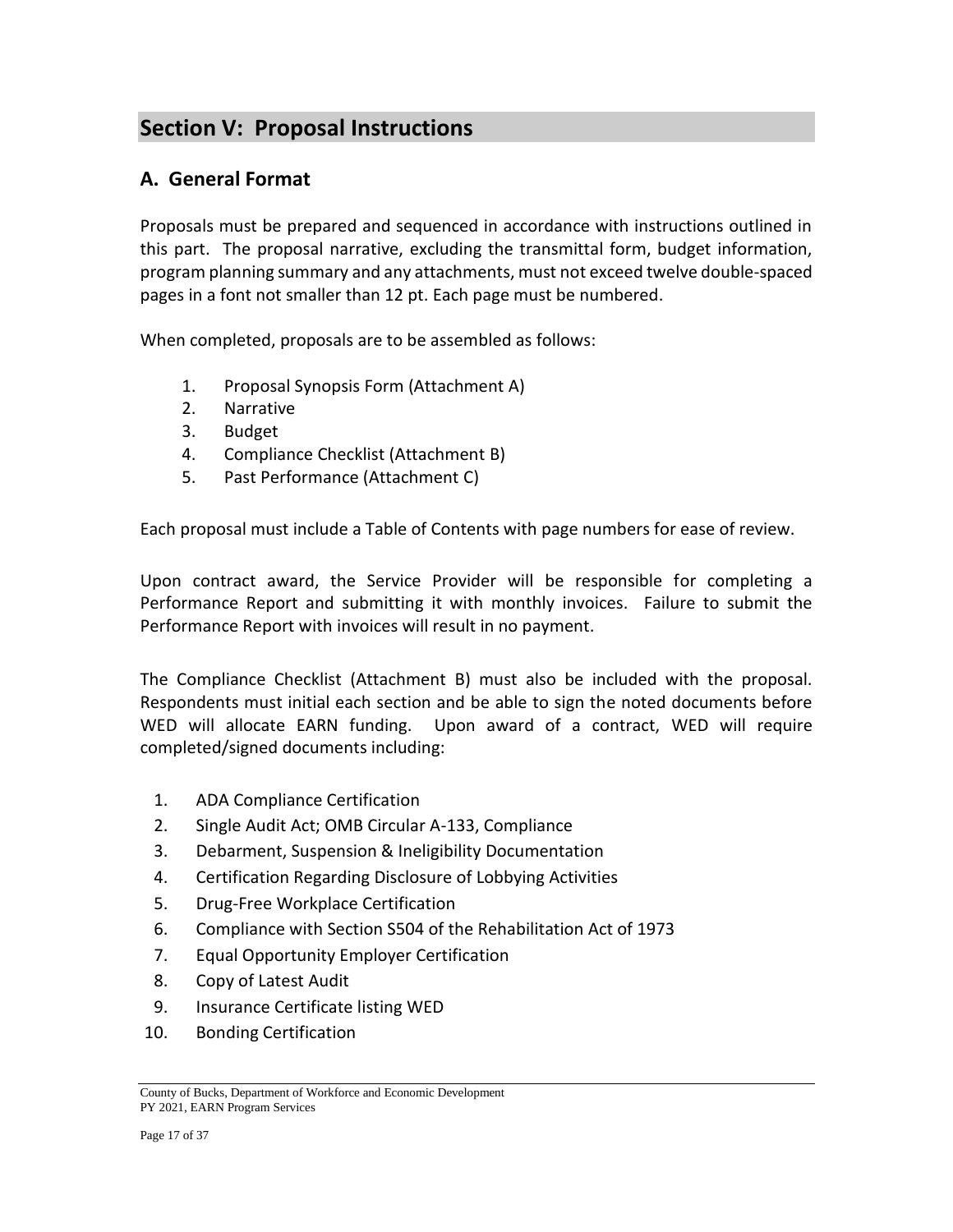Proposals must be received no later than 3:00 PM on April 23, 2021.

Proposals must be sent via e-mail to djkralle@buckscounty.org. Proposals received after the time and date, will not be considered by WED. Timely receipt of proposals is the sole responsibility of the respondent to this RFP.

### **B. Narrative**

In describing proposed program design and plan of service, please submit a proposal clearly articulating the following sections:

- 1. **Performance Measures:** State how your organization will ensure that the seven Performance Measures will be addressed and achieved.
- 2. **Program Design:** Clearly articulate the program model. Must include how the program will coordinate with PA CareerLink®Bucks County services, the Workforce Innovation and Opportunity Act, Title I Services and Partner Programs. Clearly state the job development/placement activities to be used.
- 3. **Statement of Need**: Describe the problems/needs of Welfare recipients in Bucks County and provide relevant supporting data. Clearly articulate how the proposed service strategy will address these needs.
- 4. **Past Experience or Demonstrated Expertise:** Describe staff/agency experience or recognized expertise in providing successful programs targeted to Welfare recipients. If you have never contracted with WED, you must provide a minimum of three written letters of reference (as attachments) and three references that may be contacted by the Review Committee.
- 5. **Coordination:** Describe how services will be coordinated with other vendor/program providers and the PA CareerLink® Bucks County. Additionally, please describe the coordination and partnership with the County Assistance Office.

### 6. **Staffing:**

- a. Include key staff members who will be assigned to the program by title, qualifications, function, and amount of time assigned to the program.
- b. Describe how staff will be incorporated into the overall Workforce services at the PA CareerLink® Bucks County.
- c. Describe how staff will respond to the functional supervision of the PA CareerLink® Bucks County Director.
- d. Include an Organizational Chart as an attachment.

County of Bucks, Department of Workforce and Economic Development PY 2021, EARN Program Services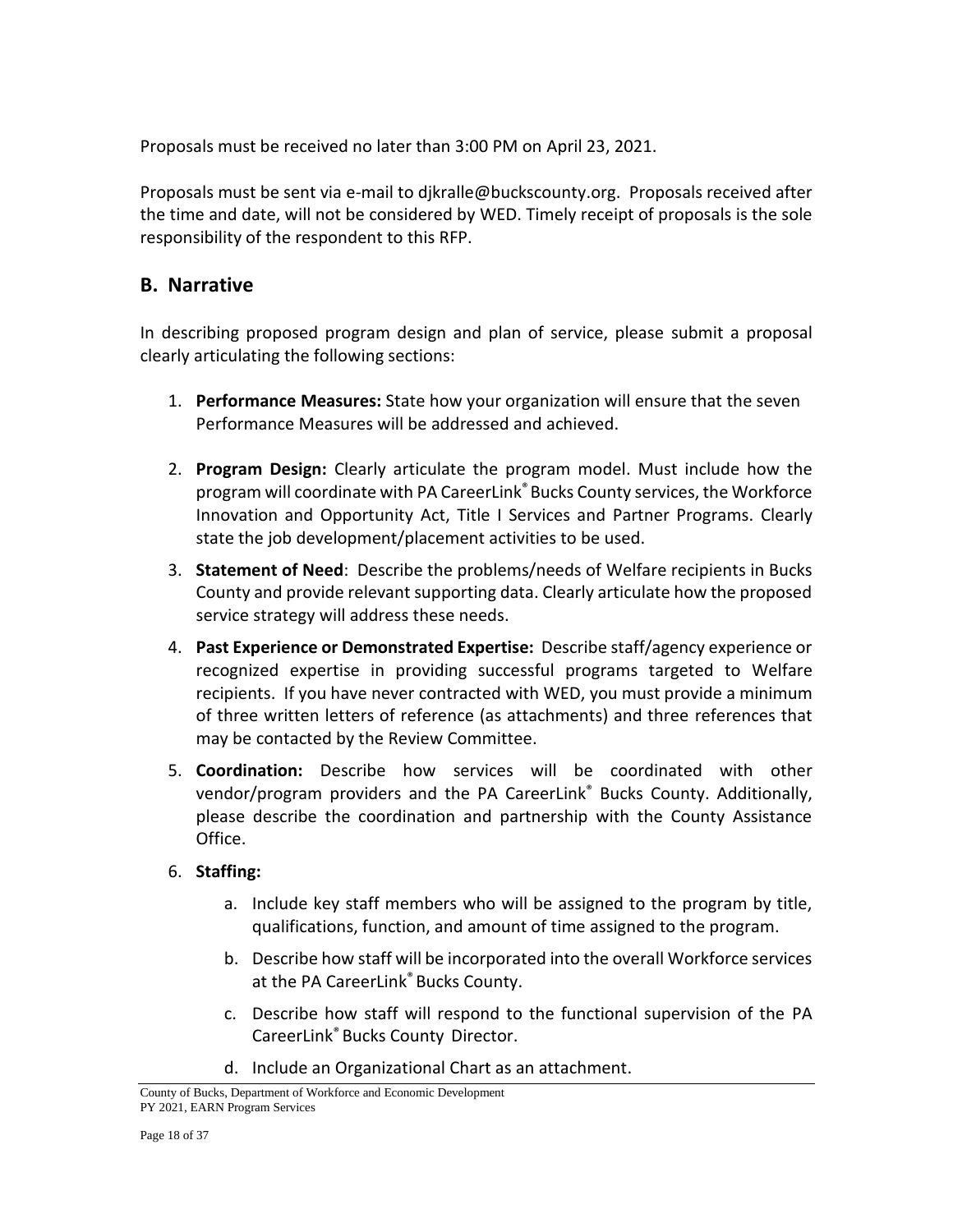#### 7. **Facilities:**

- a. Lower County: 1260 Veterans Highway, Bristol, PA 19007
- b. Upper County: 1 Hillendale Drive, Perkasie PA 18944
- 8. **Program Monitoring:** Describe the systems in place to ensure participants receive the services and how the participant will be tracked. Describe the systems for measuring customer satisfaction and continuous improvement.
- 9. **Program Administration and Management Plan:** Describe the overall administration/management plan for proposed program including the following:
	- a. Supervision: Indicate, through an organizational chart with supporting narrative, lines of authority and responsibility related to proposed program. Include direct program staff, supervisor(s), manager(s), and administrative support staff. Organizational charts may be included as attachments.
	- b. Fiscal Controls and Accounting: Please describe in the Narrative, or include as an attachment, your organization's policies and procedures for:
		- 1. Cash receipts and disbursements;
		- 2. Purchasing;
		- 3. Property Management;
		- 4. Payroll policy;
		- 5. Travel policy; and
		- 6. Cost Allocation Plan, including provisions for multiple funding sources.
	- c. Record Keeping: Indicate the type of records to be maintained as it relates to EARN Program services. Indicate where the records are to be held, who is responsible for them, and the length of time they are to be kept for audit and review. Indicate who is responsible for timesheets and how and when they will be submitted.
- 10. **Dual Enrollment:** Please describe how you plan to dual enroll participants into Title I Services.
- 11. **Credentialing:** Describe which credentials will be utilized to ensure that clients are provided a valuable and marketable skill which relates directly to employment.

### **C. Budget**

Each proposal should include a detailed line item budget subdivided into two cost categories of Administrative Overhead and Program Services. Programs providing one-

County of Bucks, Department of Workforce and Economic Development PY 2021, EARN Program Services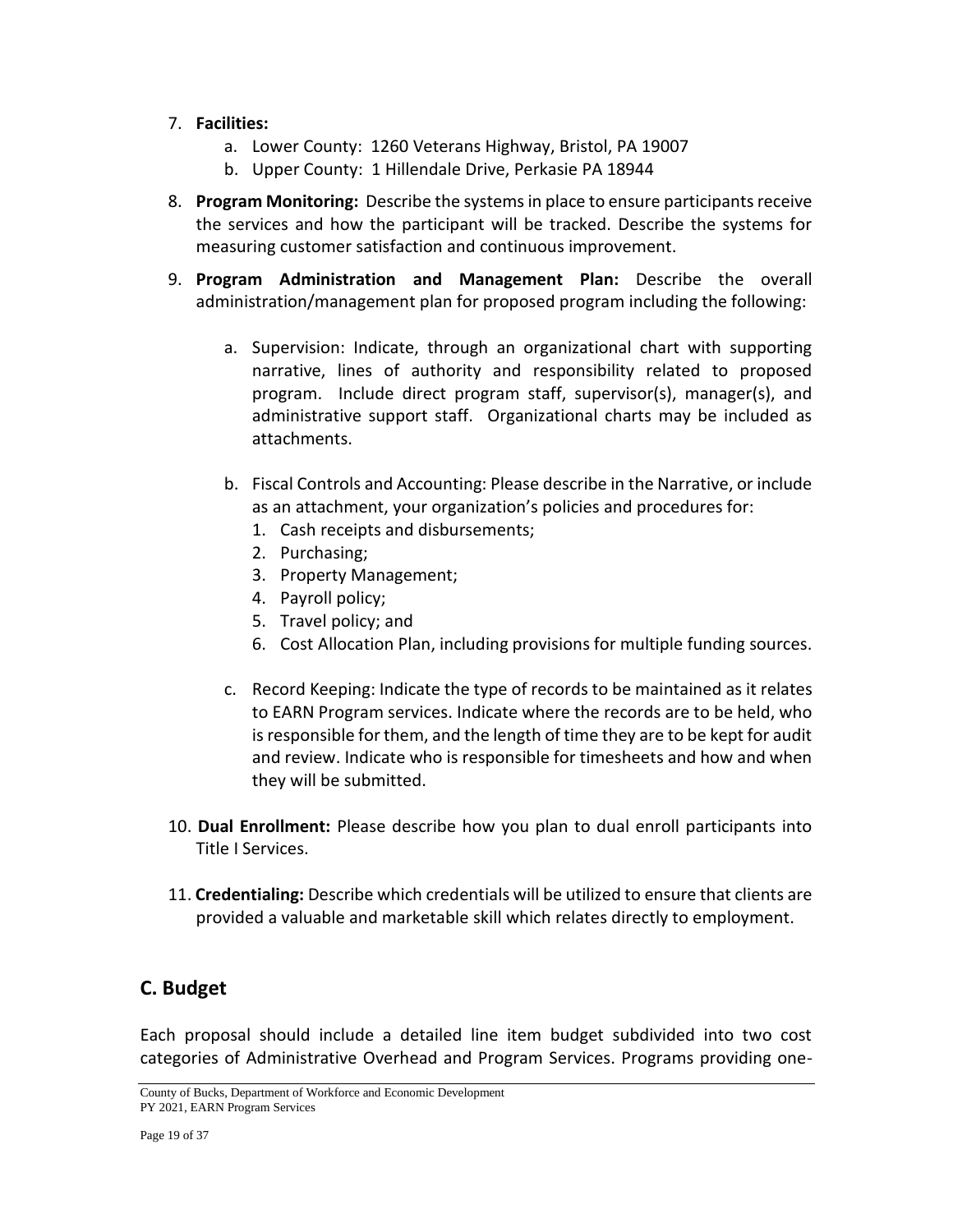year of follow-up services must include detailed budget information related to those services. Please use the following format listing both Administrative and Program Services:

- 1. Staff Wages: Amount of time in hours and hourly rate of reimbursement for each full-time and part-time position.
- 2. Staff Fringes: Indicate type of fringe benefits provided to staff and percent paid for each benefit.
- 3. Staff Travel: Indicate total number of miles to be traveled and reimbursement rate.
- 4. Materials/Supplies: List type, amount, and cost.
- 5. Equipment: Indicate type, purpose and cost for each item. (Please note, equipment purchased through thisfunding is considered the property of WED and will be required to be returned at the conclusion or termination of the program.)
- 6. Facilities: List cost of rent and utilities (Please note, space may be provided through the CareerLink® Center; however, respondents should include rental fees at the time of RFP submission.)
- 7. Communications: Telephone expenses, postage, etc.
- 8. Photocopying/Printing: Specify expenses.
- 9. Insurance/Bonding: Specify amount and purpose.
- 10. Consultants/Legal Services: Specify amount and purpose.
- 11. Accounting/Audits: Specify associated costs.
- 12. Other costs: Specify and itemize.
- 13. Percentage of costs attributable to either Administrative or Program categories.
- 14. PWE and SE wages will be pre-determined by the Bureau of Employment and Training Programs.
- 15. Resource Sharing Agreement (RSA): Historically the EARN provider is responsible for approximately 30% of the RSA Budget. Actual amounts will be negotiated prior to the start of the contract period.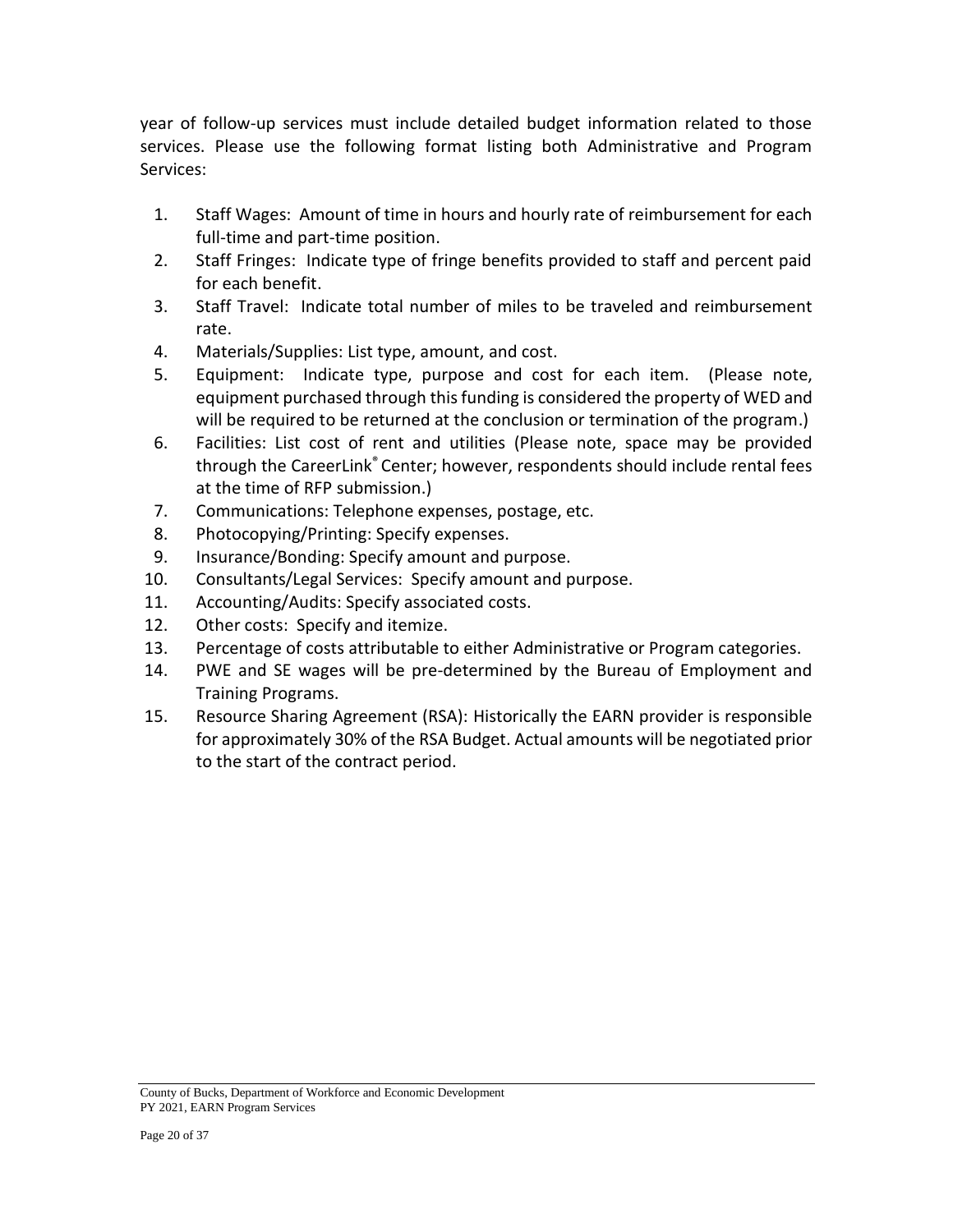# **Section VI: County of Bucks**

### **A. County Rights and Authority**

The County shall retain the right to inspect and review the Contractor's performance under this contract and to initiate action, within the terms of the contract that it deems necessary to assure Contractor compliance.

The County will review and approve, prior to any implementation, all recommend changes proposed by the Contractor.

### **B. Proposal Procedures**

Proposals received after the time and date above will not be considered.

Proposals shall be submitted at no cost to the County and any proposal received shall remain the property of the County.

Proposers are encouraged to reply "comply", "comply with exceptions", "cannot comply" or "our alternative is..." to every requirement in this RFP.

The County reserves the sole right to waive technicalities contained in proposals.

The County reserves the right to reject any and all proposals.

Proposals submitted in response to this RFP must remain valid for a period of 365 days from the proposal submission date.

### Disclosure of Proposal Contents

All proposals/bids and other material submitted becomes the property of the County and may be returned only at the County's option. Information contained in the proposals/bids will not be disclosed during the evaluation process. Under Pennsylvania's "Right to Know" laws public records are required to be open to reasonable inspection and reproduction. All proposal/bid information, including detailed price and cost information, will be held in confidence during the evaluation process and prior to the time a Notice of Intent to Award is issued. Thereafter all proposals/bids will become public information; subject to inspection and reproduction in accordance with the PA Right to Know Law (Act 3 of 2008), unless otherwise exempt under the Act. Copies of said public records may be made in the Purchasing Department at a cost to the requesting party of \$0.25 per page.

County of Bucks, Department of Workforce and Economic Development PY 2021, EARN Program Services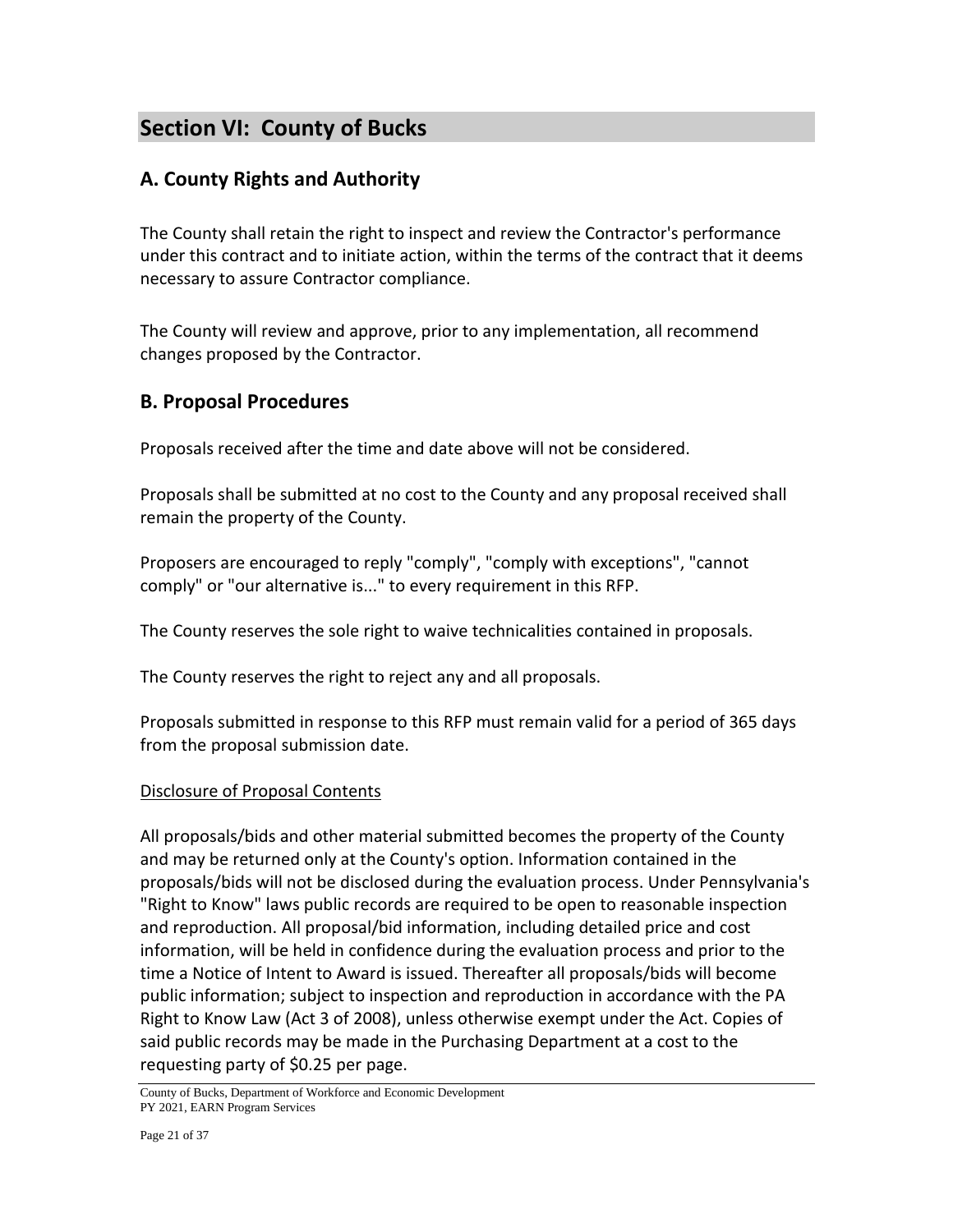Notwithstanding any terms or conditions contained herein, Consultant/Vendor agrees to comply with all Local, State and Federal laws and regulation. Consultant/Vendor specifically agrees to produce all documents that may be subject to public disclosure pursuant to the Pennsylvania Open Records Law.

Trade secrets and other proprietary data contained in a proposal may be held confidential if such data meets the definitions of confidential proprietary information and/or trade secrets under Section 102 of the Right to Know Law. Material considered confidential by the proposer must be clearly identified and the proposer must include a brief statement that sets out the reasons for the confidentiality and how this information meets the criteria of Section 102 of the law.

#### Ambiguity, Conflict or Other Errors in the RFP.

Any ambiguity, conflict, discrepancy, omission or other error discovered in this RFP must be reported immediately in writing to the County of Bucks Purchasing Director, submitted to the solicitation on the PennBid website and a request made for specific modifications or clarifications.

Requests for Clarification- Any requests by the County for clarification of proposals shall be answered in writing and such requests should not alter the proposer's pricing information contained in its cost proposal.

### **C. Selection Criteria - Criteria for Evaluation**

#### **Mandatory requirements include:**

Compliance with RFP instructions.

The proposer will be selected based on their written proposal and any requested presentations. The County will assemble a committee for the purpose of evaluations. The Selection Committee will review all proposals and make their recommendations for selection. The primary criteria used in making a selection will be as follows: Technical- Understanding of the problem; Soundness of the approach and solution; Ability to satisfy the stated requirements; Service & support capabilities; Analysis of risks; testing methodology.

Management- Project plans; management approach; qualifications of key people; project timeline; corporate experience; information received from reference checks Cost controls; Consistency w/ technical & management plans)

#### Results of Reference calls

Procedure - Submitted proposals will be reviewed by the Selection Committee.

County of Bucks, Department of Workforce and Economic Development PY 2021, EARN Program Services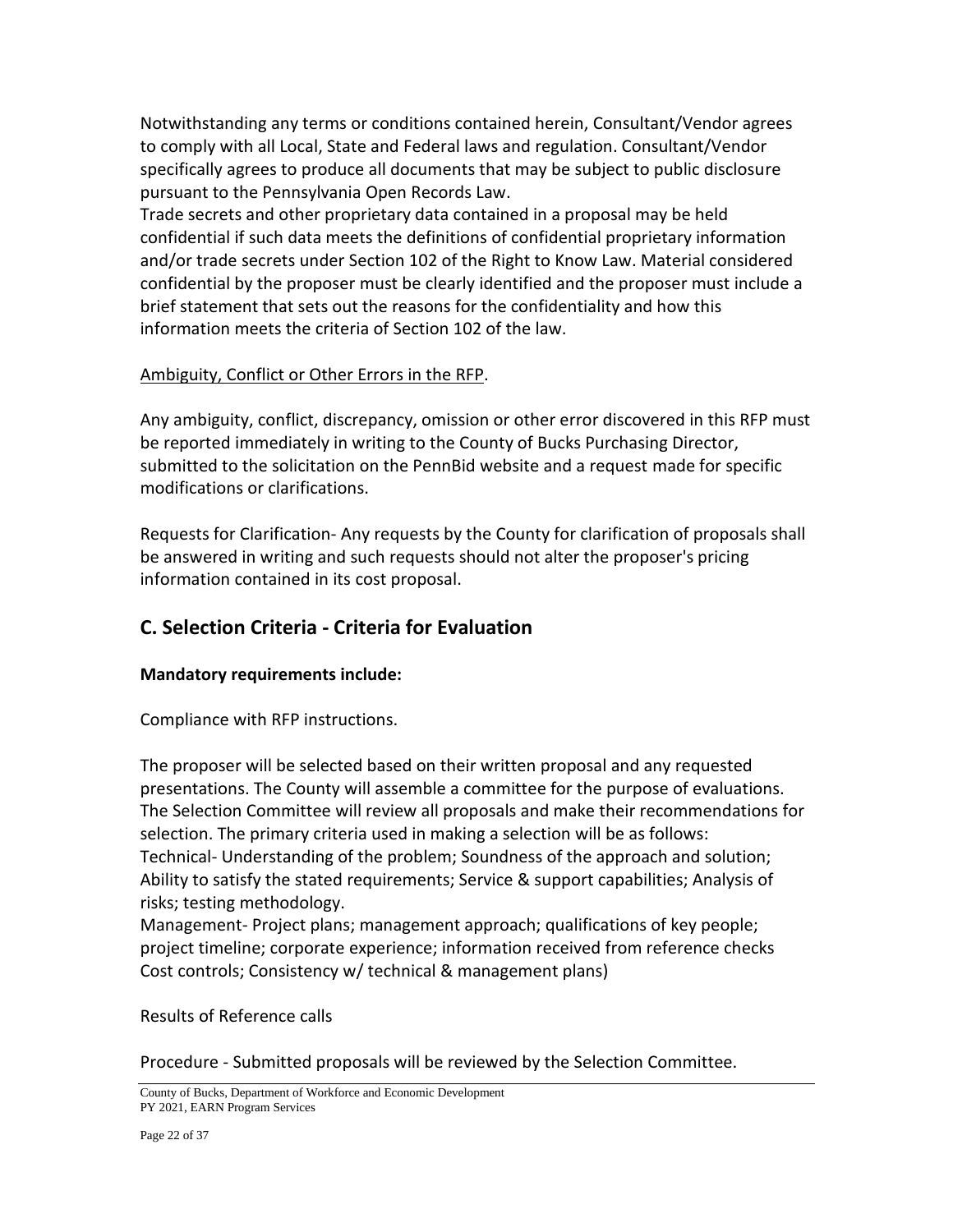Proposers who are deemed, based on the selection criteria, fully qualified and best suited among those submitting proposals may be requested to participate in discussions regarding their proposals. Discussion will cover cost, methods of operation, and all other relevant factors.

At the conclusion of discussions, evaluation results will be submitted to the County Commissioners for consideration.

The Commissioners may request proposers participate in additional discussions regarding their proposals in order to make a decision on which proposer is offered a contract.

Contract negotiations will be conducted with the proposer chosen by the Commissioners. If a satisfactory agreement can be reached, the contract shall be awarded to the proposer; otherwise, negotiations will be conducted with a subsequent proposer until a satisfactory contract can be established or until the Commissioners determine that rejection of all proposals is the best interest of the County.

### **D. Method of Award**

The award will be made to the proposer whose proposal is determined to be professionally and technically complete. The selection process may, however, include a request for additional information or an oral presentation to support the written proposal.

The County reserves the right to award this contract not necessarily to the proposer with the lowest price, but to the proposer that demonstrates the best ability to fulfill the requirements of the RFP. The successful proposer will be chosen based on the qualifications and selection criteria discussed in the proposal.

The successful proposer shall commence work only after the transmittal of a fully executed contract and after receiving written notification to proceed from the County. The successful proposer will perform all services indicated in the proposal in compliance with the negotiated contract.

The County reserves the right to reject any or all proposals for any reason, in whole or in part, received in response to this RFP. The County will not pay for any information herein requested, nor is it liable for any costs incurred by the proposer. Proposers whose proposals do not meet the mandatory requirements will be considered noncompliant. After the evaluation of the proposals and selection of the successful proposer, all proposers will be notified in writing of the selected firm.

County of Bucks, Department of Workforce and Economic Development PY 2021, EARN Program Services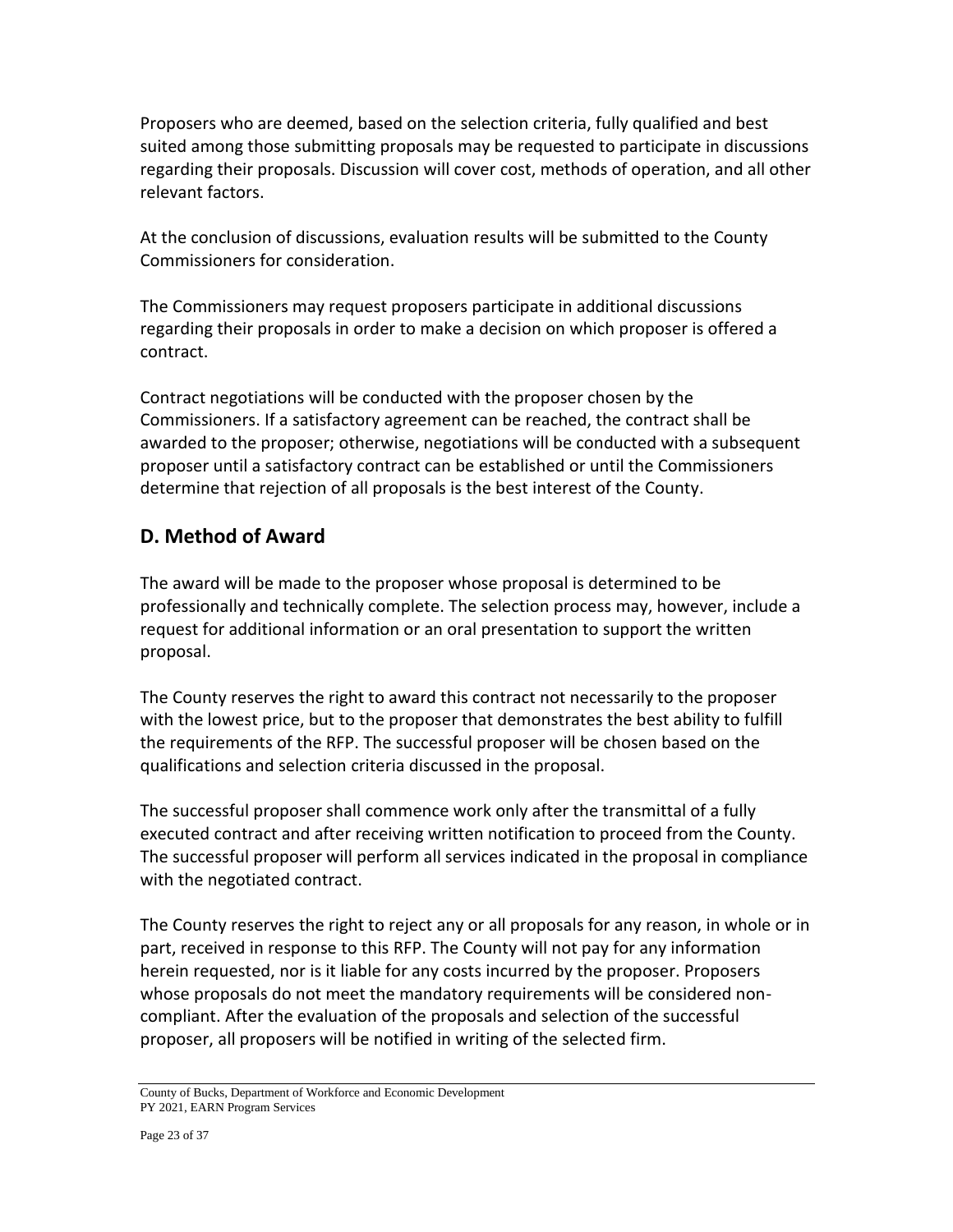### **E. Interview/Presentation**

The County reserves the sole right, in the best interest of the County, upon review of proposals to:

Request and obtain additional information and/or clarification from prospective proposers.

Request and schedule proposer(s) to meet and schedule at a designated time, date, and county location for an interview and/or presentation.

### **F. Agreement**

The County reserves the sole right to offer and enter into an agreement with the successful proposer.

The successful proposer agrees to sign a written Agreement including terms and conditions as specified in this RFP. The County reserves the right to change, add and/or delete terms as determined to be in its best interest.

Contractor agrees to comply with the terms and conditions set forth in its proposal dated (date of proposal), as well as all requirements of the RFP and any addenda thereto; pertinent portions of the proposal submitted by the successful proposer; and any negotiated additions or changes to the received proposal all of which are incorporated herein by reference as though fully set forth at length.

The contract sum shall be (awarded amount) as indicated in the Contractor's executed Proposal. Said prices shall be the total compensation paid by the County to the Contractor including all related incidental work thereto.

Contractor further agrees to indemnify and save harmless the County from any and all actions, claims and demands whatsoever that may result from Contractor's use of any facilities owned by the County does further agree to repair any damage to the Countyowned property caused by Contractor's negligence or willful actions and the Contractor shall further supply the necessary insurance's as set forth in this proposal.

The parties hereto do hereby agree that they shall comply with all conditions and provisions of the specifications whenever such specifications are not inconsistent with the terms and provisions of this Agreement, and do hereby agree to execute all documents, agreements, and other papers related hereto and in form satisfactory to the County.

### HOLD HARMLESS CLAUSE

County of Bucks, Department of Workforce and Economic Development PY 2021, EARN Program Services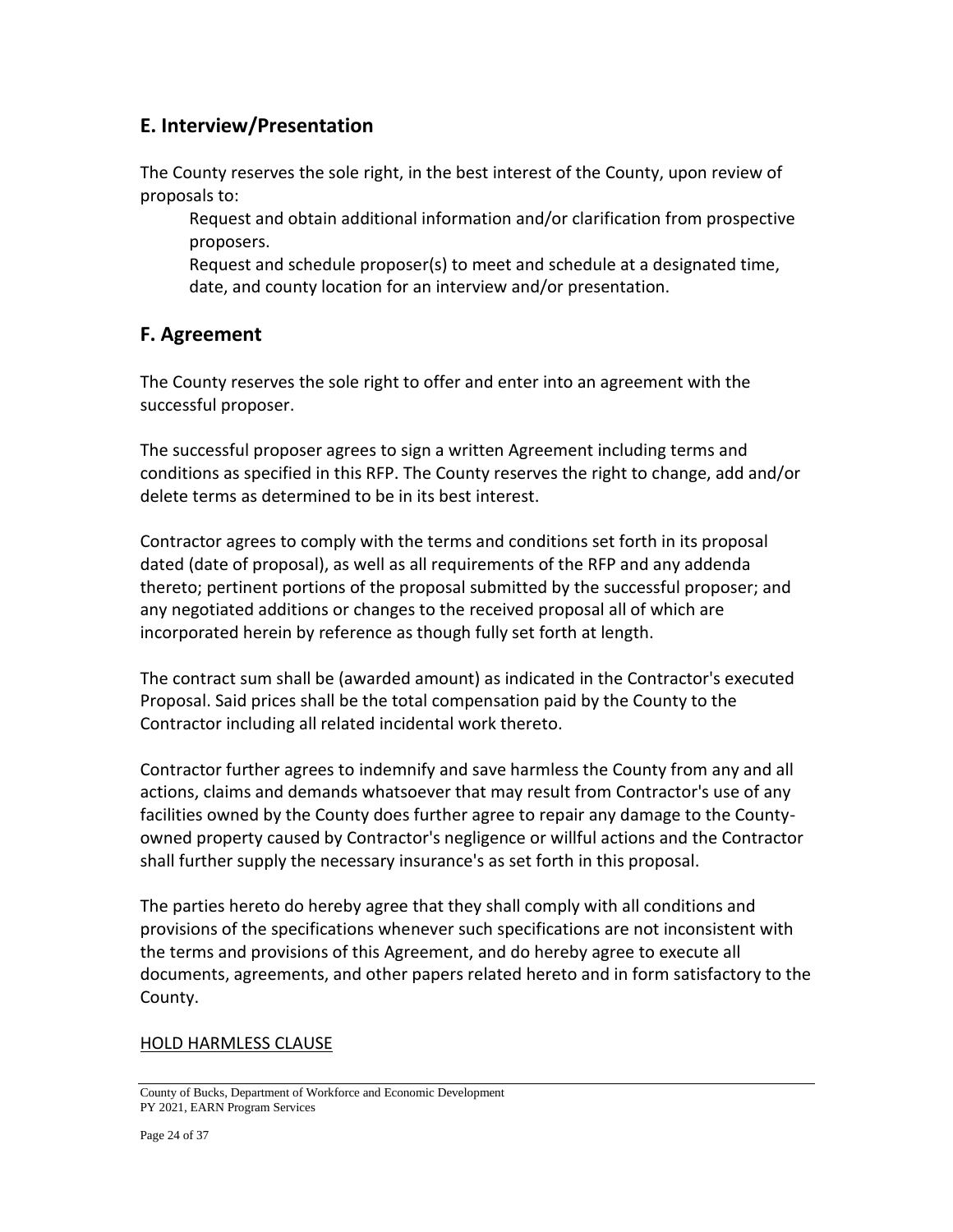In the event that any of the insurance hereinbefore provided shall not, by reason of any act, omission or negligence of the Contractor be procured or kept in full force and effect, the Contractor shall indemnify defend & save harmless the County against losses, claims and demands to the same extent as the County and the County would have been indemnified by each insurance if it had been in full force and effect. The Contractor shall also indemnify defend & save harmless the County against any and all losses, claims and demands to the extent that they are not recoverable under each insurance policy solely because of a deductible franchise or average provision therein and to the extent that the proceeds of insurance collections from underwriters are reduced by any customary brokers' commissions.

#### SUITS AND CLAIMS

The Contractor agrees to indemnify, defend, and save harmless the County and all the officers and subordinates, from all suits and actions of any name, nature, and description brought against them or any of them for or on account of any damages or loss sustained by any party through the Contractor or his agents, servants, or employees in the performance or subsequent to the completion of the work under the contract whether such injury or damages be due to negligence or the inherent nature of the work. It is not the intention of this Section or anything herein provided to confer in a third party beneficiary a right of action upon any person whatsoever and nothing hereinbefore or hereinafter set forth shall be construed so as to confer upon any person other than the County a right of action either under this contract or in any manner whatsoever.

The agreement must be signed by authorized representatives of the Contractor and the Bucks County Board of Commissioners.

The Agreement must incorporate, in order of precedence, the following:

The Agreement.

The County Request for Proposal (RFP) and any addenda thereto. Pertinent portions of the proposal submitted by the successful proposer.

The successful proposer who is presented an agreement is required to sign and have witnessed three original agreements. The agreements shall be presented to the Bucks County Commissioners for consideration and/or approval. Upon Commissioners approval and signature, an original agreement shall be forwarded to the successful proposer.

## **G. Term of Agreement**

County of Bucks, Department of Workforce and Economic Development PY 2021, EARN Program Services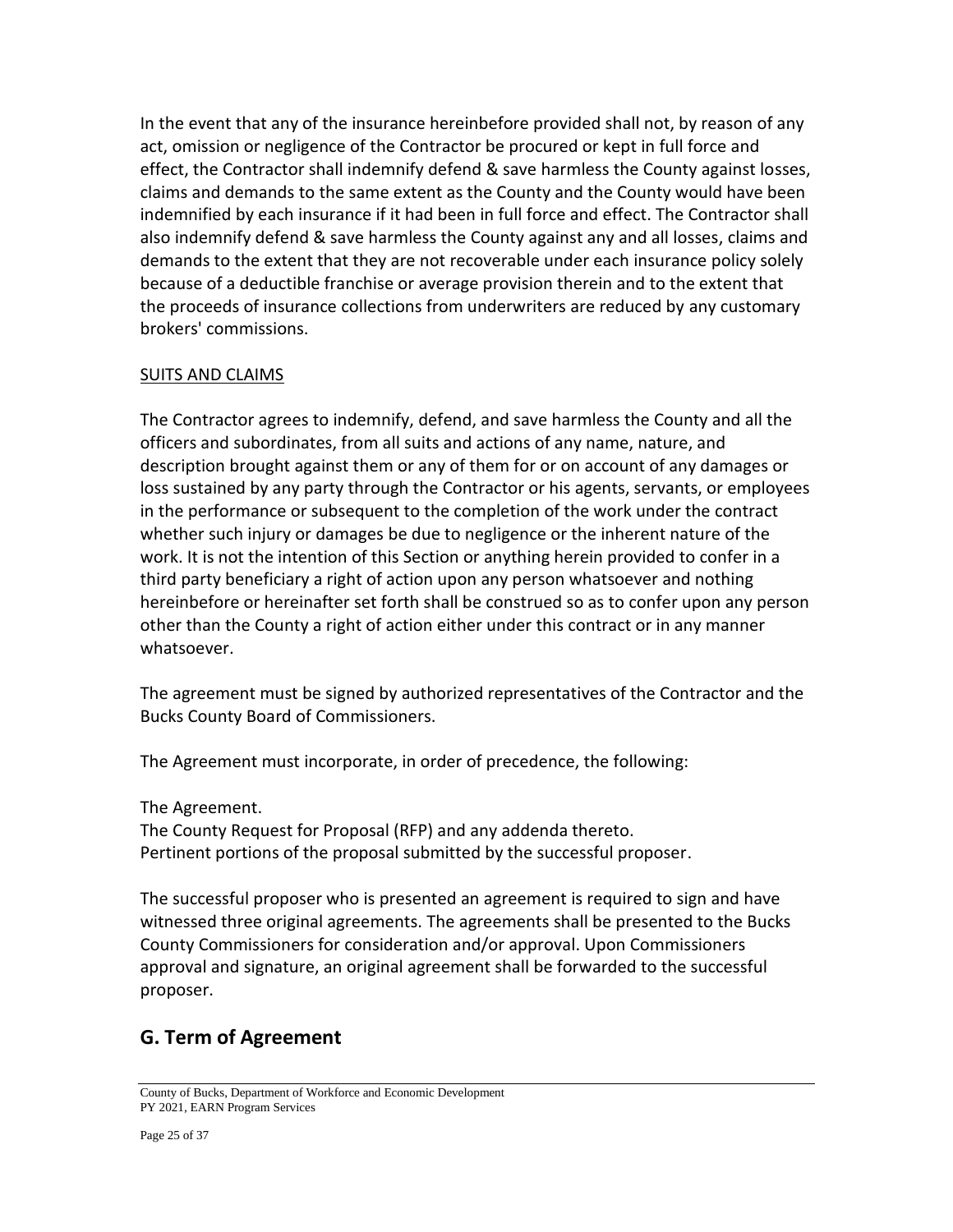The term of agreement shall be agreed upon with the successful Proposer and commence upon approval of an agreed upon contract by the Bucks County Commissioners. The County reserves the right to negotiate and change terms and conditions as necessary in the best interest of the County.

### **H. General Terms and Conditions**

#### Independent Capacity of Contractor

The Contractor, its employees and agents, are not deemed to be employees of the County in any manner whatsoever and shall act in an independent capacity and not as officers, employees, or agents of the County.

#### Prohibition Against Assignment

The Contractor shall not assign any part of this Agreement without prior written approval of the County.

#### Contract Modification, Amendment and Termination:

This document and all attachments, which have been incorporated by reference, contain all terms, provisions and conditions of the Agreement. All provisions thereof are intended by the parties to be whole and entire.

Any alteration, variation, modifications, or waiver of any provision of the Agreement shall be valid only when reduced to writing, duly acknowledged by the parties hereto by execution of an addendum, which shall be attached to and become part of this Agreement.

The County reserves the right to suspend, revise, or withhold funds in whole or part for reasons of noncompliance with the terms and provisions of this Agreement.

In addition, the County may terminate this Agreement at any time, upon 10 days written notice delivered by certified mail or in person in which case equitable adjustment will be made for work satisfactorily performed up to the date of notice of termination.

#### Confidential Information

All Information contained in the files of County of Bucks and all departments thereof is considered "Confidential Information". "Confidential Information" means any and all information, data, documents, files and records disclosed to the Contractor by the County either directly or indirectly in writing or orally. Confidential Information does not

County of Bucks, Department of Workforce and Economic Development PY 2021, EARN Program Services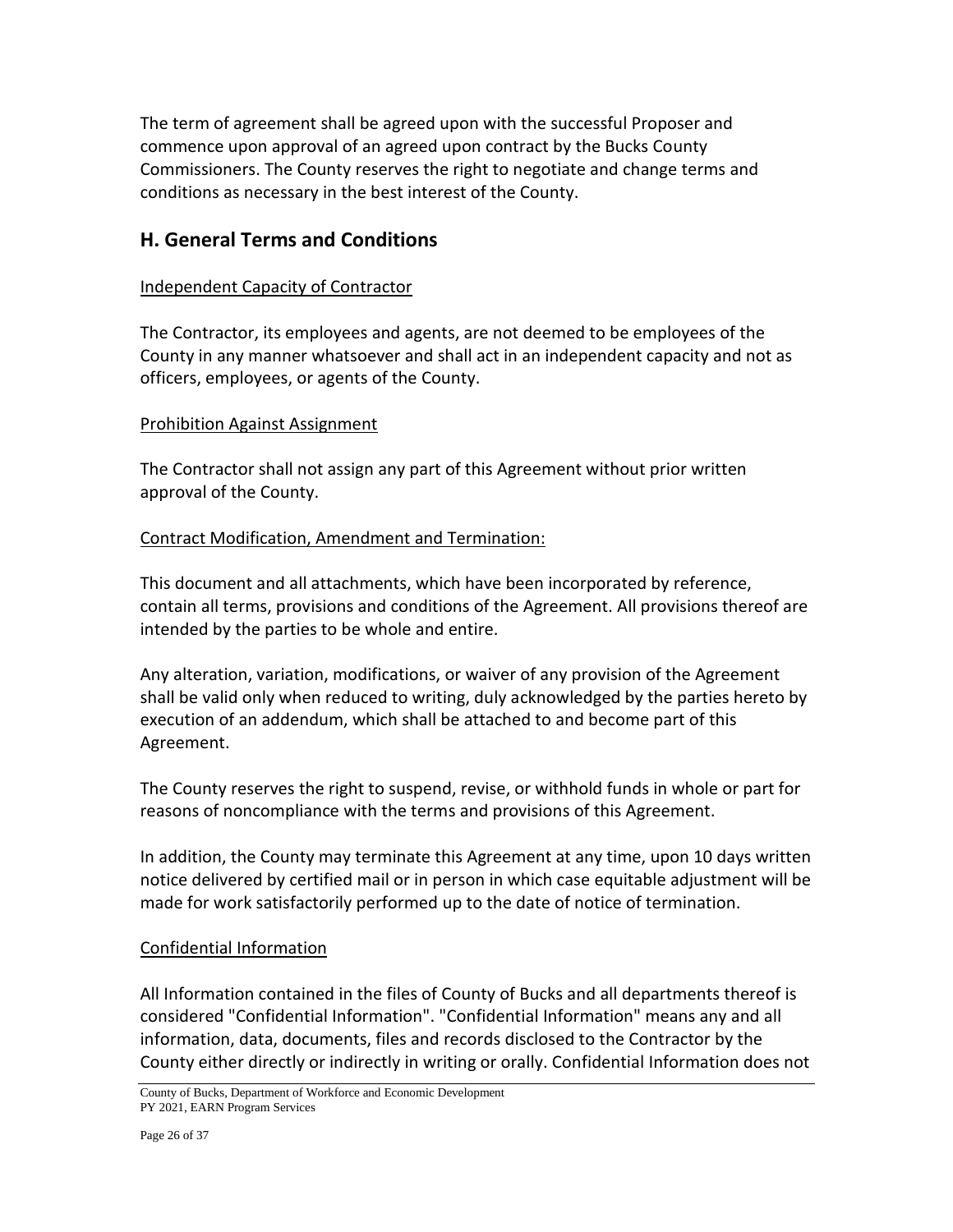include any of the foregoing items which (i) is known to Proposer at the time of disclosure to Proposer by the County as evidenced by written records of the Proposer, (ii) has become publicly known and made generally available through no wrongful act of Proposer or (iii) has been rightfully received by Proposer from a third party who is authorized to make such disclosure.

Proposer agrees not to use any Confidential Information disclosed to it by the County for its use or for any purpose except to carry out discussions concerning, and the undertaking of, any business relationship between Proposer and the County to third parties or to employees of Proposer except employees who are required to have the information in order to carry out the discussions or intentions of the aforementioned relationship. Proposer will have or has had employees who have access to Confidential Information of the County sign a nondisclosure agreement in content substantially similar to this Agreement and will promptly notify the County in writing of the names of each such employee upon the request of the County at any time. Proposer agrees that it will take all reasonable measures to protect the secrecy of and avoid disclosure or use of Confidential Information of the County in order to prevent it from falling into the public domain or the possession of persons other than those persons authorized hereunder to have any such information, which measures shall include the highest degree of care that Proposer utilizes to protect its own Confidential Information of a similar nature. Proposer agrees to notify the County promptly in writing of any misuse or misappropriation of Confidential Information of the County which may come to Proposer's attention. Proposer also agrees that, without the County's prior written approval, Proposer shall not directly or

indirectly disclose to anyone the existence of this Agreement or the fact that Proposer has this arrangement with the County.

### Hold Harmless

It is understood that the Contractor is an independent contractor in respect to its performance under this Agreement, and shall assume all risks and responsibilities for losses of every description in connection with the service, which can be attributed either directly or indirectly to the Contractor. The Contractor agrees to indemnify, defend, and save harmless the County, its agents and employees for or on account of any damages or loss, including the cost of litigation or legal counsel resulting directly or indirectly from the actions of the Contractor in fulfilling the terms of this Agreement.

#### **Surety**

The successful vendor will be required to provide Surety for 50% of the contract amount. All Vendors shall submit a Letter of Intent to Provide or Consent of Surety for one of the following:

County of Bucks, Department of Workforce and Economic Development PY 2021, EARN Program Services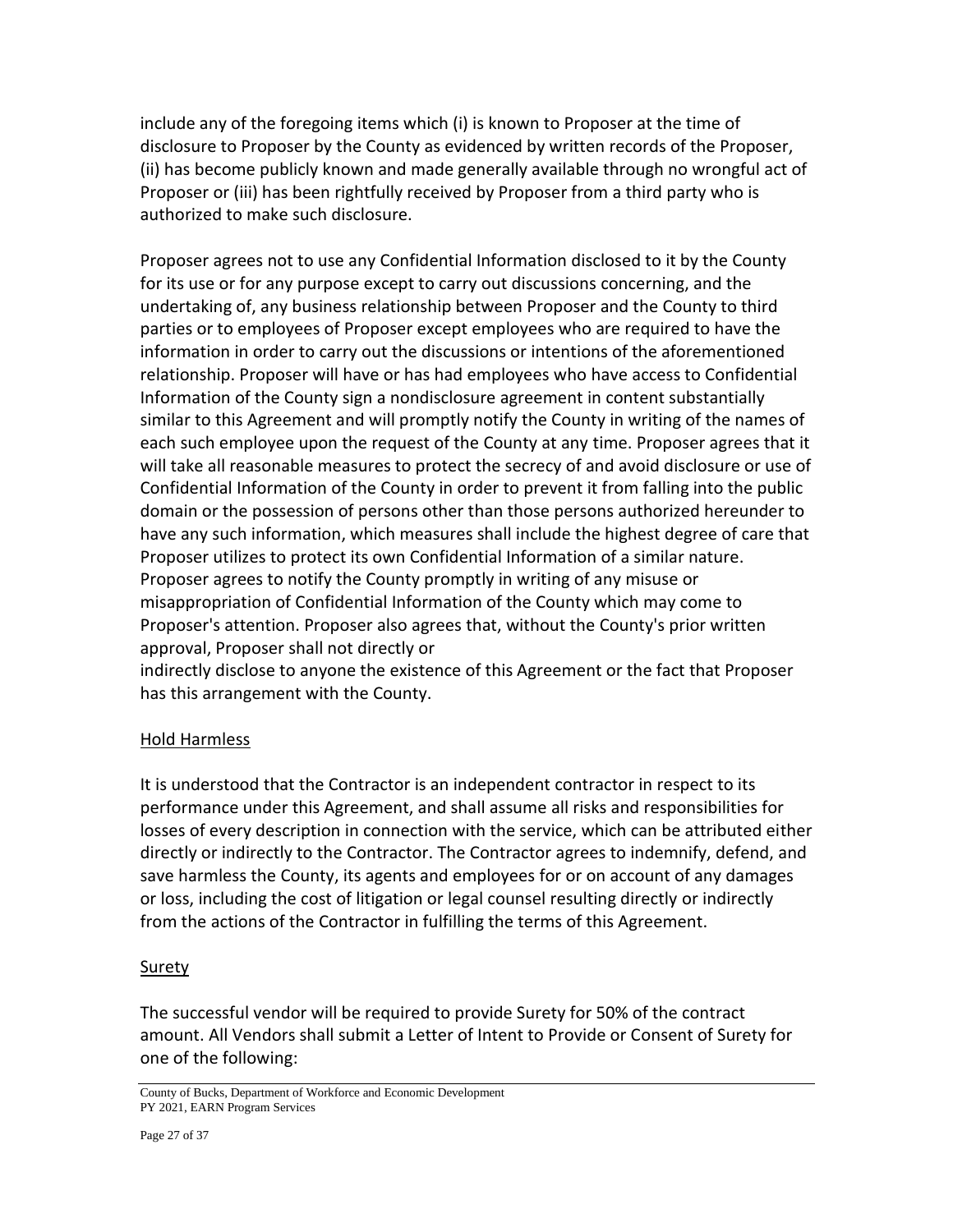### 1. Performance Bond

a. Vendor shall furnish to the County of Bucks Commissioners at no cost to the County, a Letter of Intent to Obtain a Performance Bond.

b. The successful Vendor shall furnish a Performance Bond for 50% of the contract amount, the condition of which shall be the full and complete execution and performance of each and all of the terms contained in the contract proposal, specifications and instructions to Vendors. Multi-Year contracts shall require a Performance Bond renewable for each year of the contract, for 50% of the year's contracted amount.

### 2. Certificate of Deposit

a. This letter, guaranteeing issuance of Certificate of Deposit shall be from a bank doing business in Pennsylvania and insured by the Federal Deposit Insurance Corporation (FDIC).

b. The letter shall state that if the Vendor is successful, a Certificate of Deposit for 50% of the contract amount will be furnished to County of Bucks.

### 3. Irrevocable Letter of Credit

a. This letter, guaranteeing issuance of an Irrevocable Letter of Credit, shall be from a bank doing business in Pennsylvania and insured by the Federal Deposit Insurance Corporation (FDIC).

b. The letter shall state that if the Vendor is successful, an Irrevocable Letter of Credit for 50% of the contract amount will be furnished to County of Bucks.

Proposals submitted without the Letter of Intent to Provide or Consent of Surety for one of the above will be considered non-responsive and the proposal will be rejected. It is recommended that vendors take the necessary steps, prior to submittal of their proposals, to ensure that, if awarded a contract they can meet this requirement.

### Insurance and Taxes

The Contractor shall perform its services under this Agreement, as an independent Contractor and shall insure, as they may appear, the interests of all parties to this Agreement against any and all claims which may arise out of Contractor's operations under the terms of this Agreement.

Contractor will provide original certificate(s) of insurance made out to the County of Bucks showing all insurance coverage carried by Contractor upon submission of a signed Agreement to the County. The Agreement will not be approved by County if a certificate is not present. If, during the term of the Agreement, coverage should expire, the County may withhold payments until the Contractor submits a new certificate reflecting the

County of Bucks, Department of Workforce and Economic Development PY 2021, EARN Program Services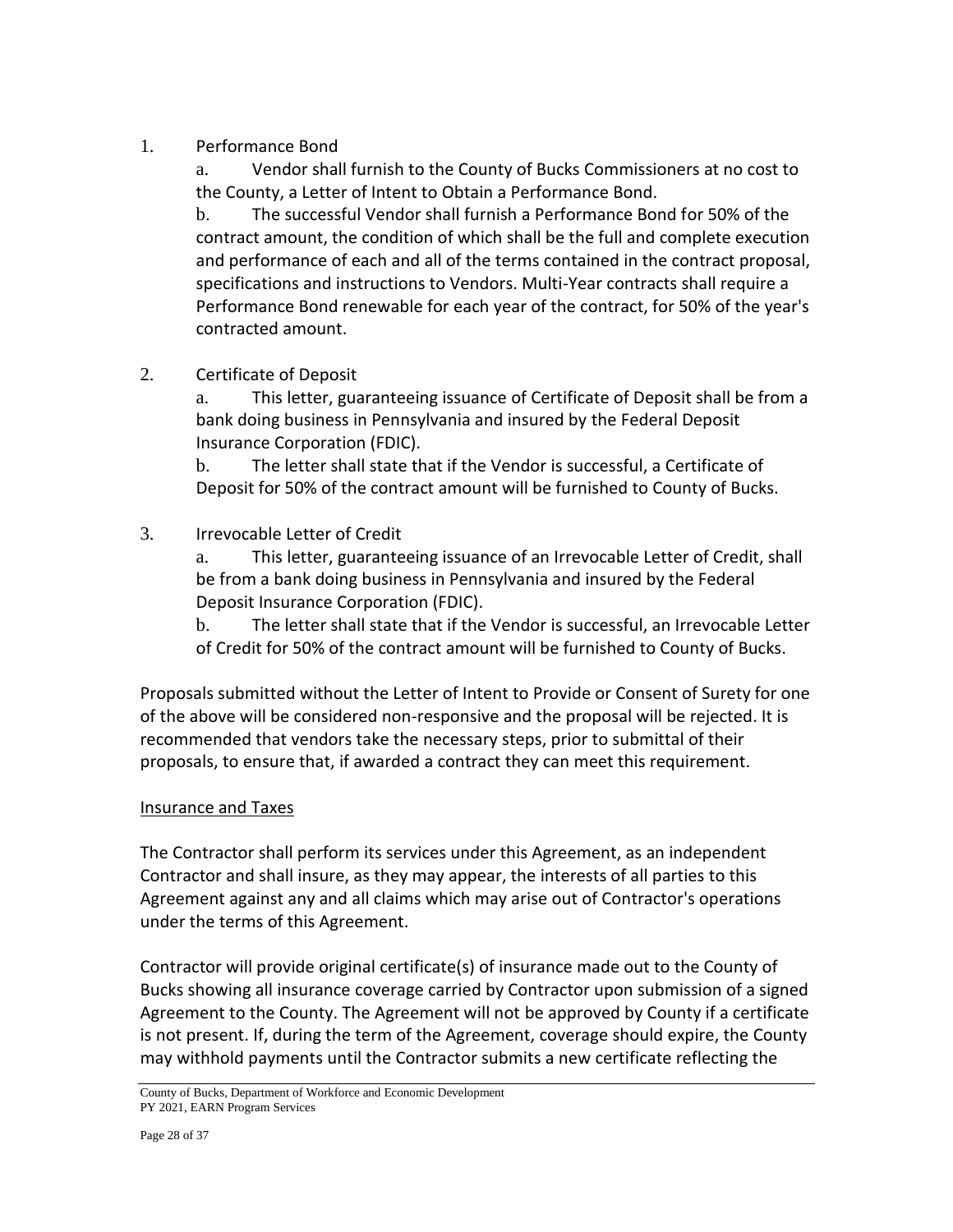new policy coverage dates.

At a minimum, the Contractor must carry at least the following:

Commercial General Liability - (policy to include premises and operations, products/completed operations and blanket contractual liability- the contractual section of the coverage must cover this agreement) General Aggregate Limit \$2,000,000; Products and Completed Operations Aggregate Limit \$2,000,000; Each Occurrence Limit \$1,000,000.

Automobile Liability - to include owned, non-owned and hired vehicles: Combined Single Limit \$500,000; or Bodily Injury \$250,000. each person, Bodily Injury \$500,000. each accident, and Property Damage \$100,000.

Professional Liability- Each Jobsite limit: \$1,000,000; General Aggregate Limit: \$2,000,000. Must remain in place for one year from date of final acceptance.

Workers, Compensation as required by Pennsylvania statute.

Employer's Liability: Bodily Injury by Accident \$100,000. each accident; Bodily Injury by Disease \$100,000. each employee; Bodily Injury by Disease \$500,000. policy limit.

Additional Insured will be provided on all applicable policies on a primary and noncontributory basis and must read: The County of Bucks, its Board of Commissioners, employees, directors, officers, departments and divisions shall be included as additional insured with respect to the work performed for this contract.

Cancellation Clause must read: Should any of the above described policies be cancelled before the expiration date thereof, notice will be delivered in accordance with the policy provisions.

Certificate Holder- County of Bucks Board of Commissioners, Attn: Office of the Controller, 55 East Court Street, Doylestown, PA 18901.

The Contractor hereby expressly waives any immunity under the Workers' Compensation Act, either as an employer or statutory employer, for any claim brought by the County. This waiver is intended to comply with the provisions of Section 303(b) [77 P.S. @ 481(b)] of said act.

Contractor shall accept full responsibility for the payment of premiums of all insurance, as well as for social security taxes, income tax deductions, and any other taxes or payroll

County of Bucks, Department of Workforce and Economic Development PY 2021, EARN Program Services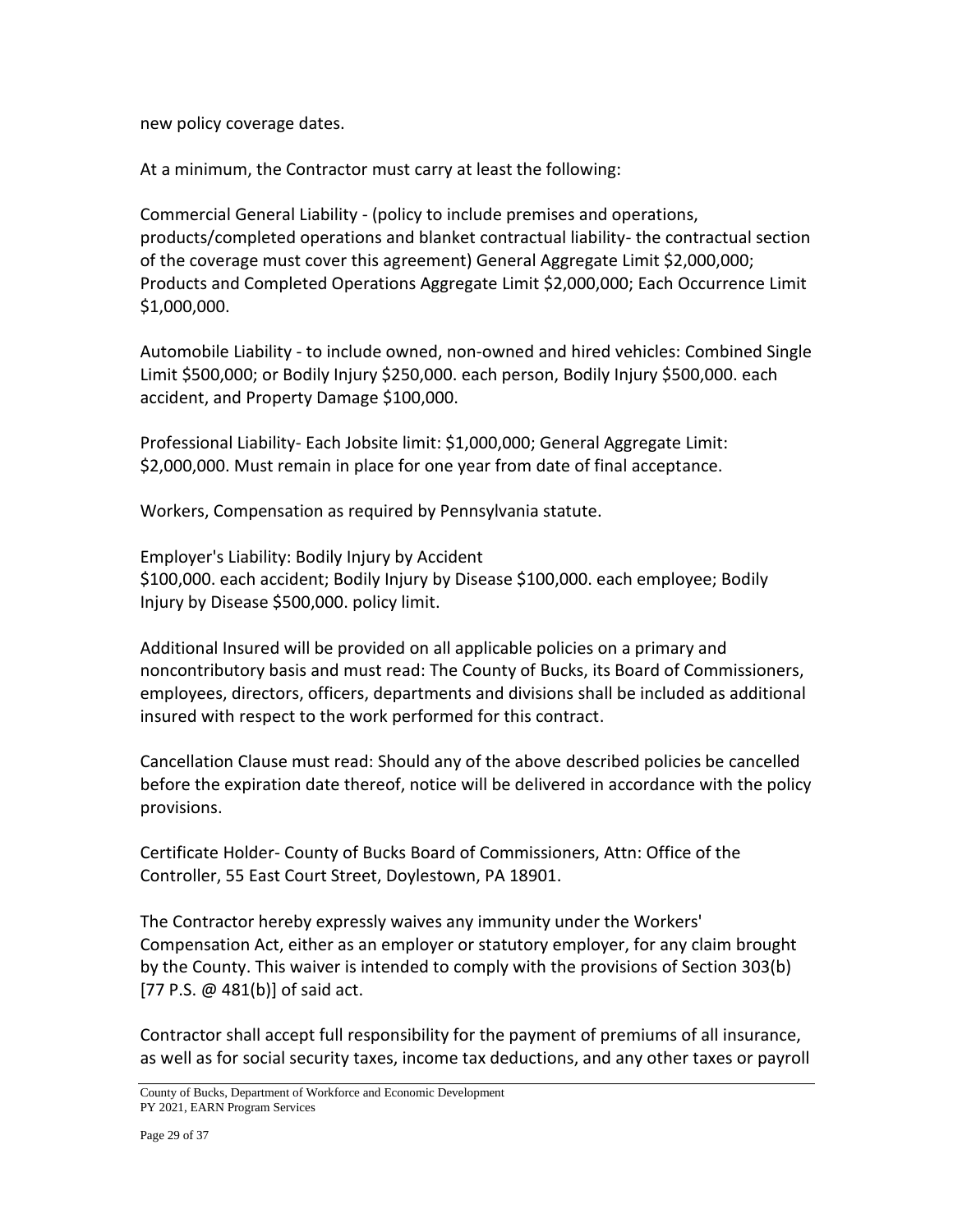deductions required by law for Contractor or Contractor's employees who are performing services pursuant to this Agreement.

#### Familiarity with Proposed Work

Contractor certifies that he has carefully considered the work proposed and the RFP to determine for himself the difficulties and requirements incidental to the prosecution of the work, and that the submission of a proposal is considered conclusive evidence of such examination.

#### Sole-Contractor

The Contractor agrees that he and only he shall be the County's sole contractor under this Agreement.

#### Non-Discrimination

The Contractor agrees to comply with all applicable State and Federal laws, regulations, procedures, and orders, which protect the civil rights of employees, job applicants, and recipients of services.

The Contractor expressly agrees to comply with Title VI of the Civil Rights Act of 1964, as amended, the Americans with Disabilities Act of 1990, and all other applicable Federal, State, and/or Local Laws, ordinances, rules and regulations and orders prohibiting discrimination in hiring or employment opportunities. It shall not be an excuse for noncompliance that the Contractor has or intends to delegate any of its responsibilities to any union, training program,

other source of recruitment or other entity, but Contractor shall remain primarily responsible for compliance hereunder.

### Certification Regarding Impartiality and Conflict of Interest

The Contractor certifies that he is a totally independent contractor and that to the best of his knowledge, no County official or employee has a vested interest, financial or otherwise, in this Agreement.

The Contractor will inform the County in writing immediately if any potential conflict of interest arises during the performance of this Agreement. Conflict of interest may constitute grounds for termination of this Agreement following notification by County to Contractor (allowing Contractor a reasonable opportunity to respond) where same is not corrected by Contractor within a reasonable time period after notice.

County of Bucks, Department of Workforce and Economic Development PY 2021, EARN Program Services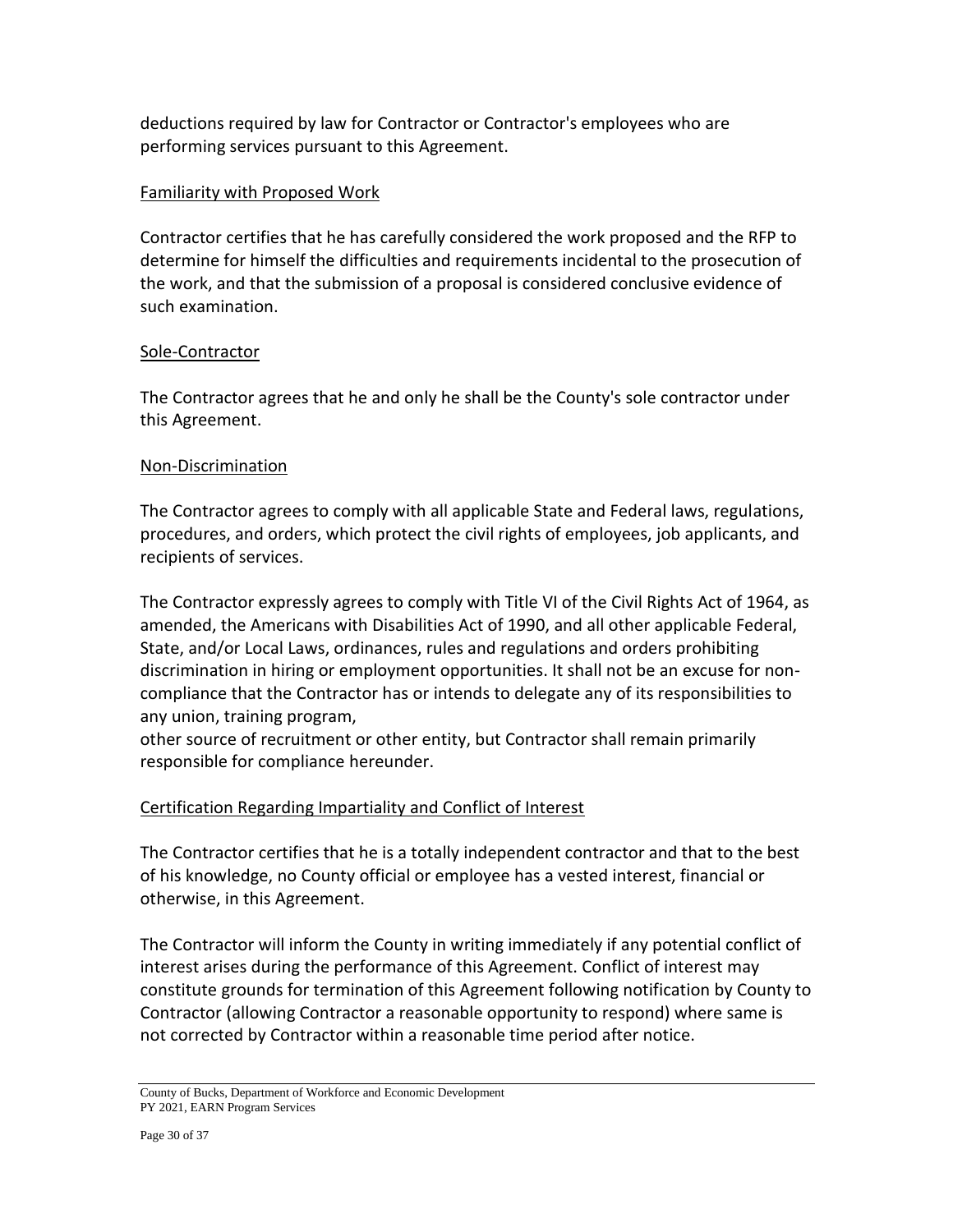The Contractor shall not discriminate against any person because of race, color, religious creed, ancestry, national origin, age, sex or handicap.

#### Immigration Reform and Control Act of 1986

Contractor recognizes its responsibilities to assure identity and employment eligibility of its own employees under the Immigration Reform and Control Act of 1986 and any record acquisition and retention requirements under the Act.

#### Statutes Applicable to this Agreement

Contractor is responsible for familiarity and compliance with all statutes that apply to their performance under their agreement.

#### No Arbitration Clause

The Contractor/Engineer agrees that no bid documents prepared for the County will include Arbitration Clauses.

County of Bucks, Department of Workforce and Economic Development PY 2021, EARN Program Services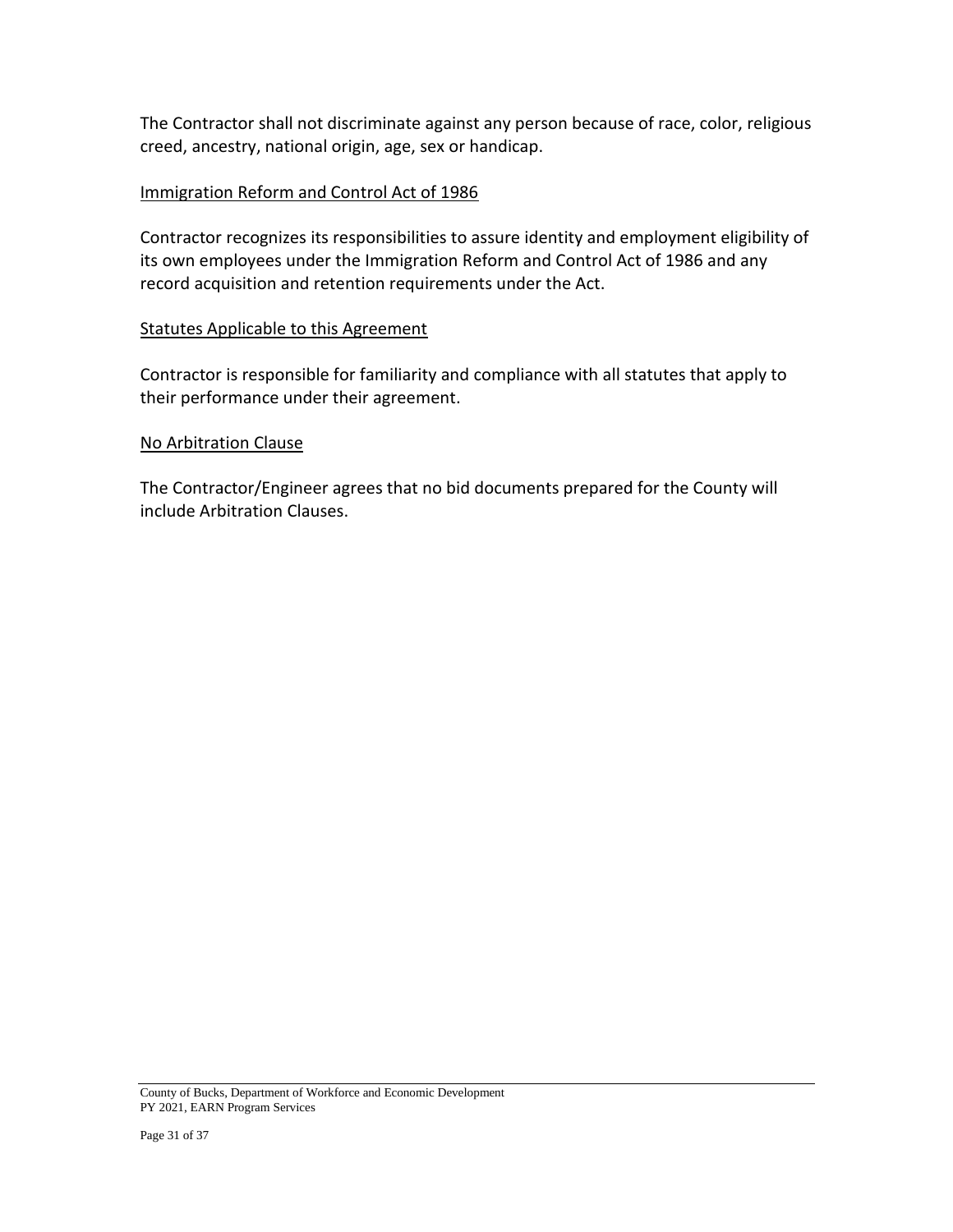**Attachment A**

### **County of Bucks Department of Workforce and Economic Development Proposal Synopsis Form Program Years 2021 and 2022 RFP 21-01 EARN**

| Organization:                                                                                                                                                                                                                  |   |
|--------------------------------------------------------------------------------------------------------------------------------------------------------------------------------------------------------------------------------|---|
| Address/City/Zip:                                                                                                                                                                                                              |   |
|                                                                                                                                                                                                                                |   |
|                                                                                                                                                                                                                                |   |
|                                                                                                                                                                                                                                |   |
| Administrative:<br>(Percentage of total budget)<br>٠<br>(Percentage of total budget)<br>Program:                                                                                                                               |   |
| Total Clients to be Potentially Served: ____________ Cost Per Participant: ______                                                                                                                                              |   |
| Minimum Performance Measures to be Addressed:<br>Career Development Component                                                                                                                                                  |   |
| Assessment<br>٠                                                                                                                                                                                                                | % |
| FP                                                                                                                                                                                                                             | % |
| Licensed Counselor or Social Worker<br>٠                                                                                                                                                                                       | % |
| Secondary Equivalency and Credentialing (Including Referrals<br>п                                                                                                                                                              |   |
| to outside programs)                                                                                                                                                                                                           | % |
| Placement<br>٠                                                                                                                                                                                                                 | % |
| Retention                                                                                                                                                                                                                      | % |
| Earned Income<br>٠                                                                                                                                                                                                             | % |
| Program Description: The contract of the contract of the contract of the contract of the contract of the contract of the contract of the contract of the contract of the contract of the contract of the contract of the contr |   |
|                                                                                                                                                                                                                                |   |

\_\_\_\_\_\_\_\_\_\_\_\_\_\_\_\_\_\_\_\_\_\_\_\_\_\_\_\_\_\_\_\_\_\_\_\_\_\_\_\_\_\_\_\_\_\_\_\_\_\_\_\_\_\_\_\_\_\_\_\_\_\_\_\_\_\_\_\_\_\_\_

County of Bucks, Department of Workforce and Economic Development PY 2021, EARN Program Services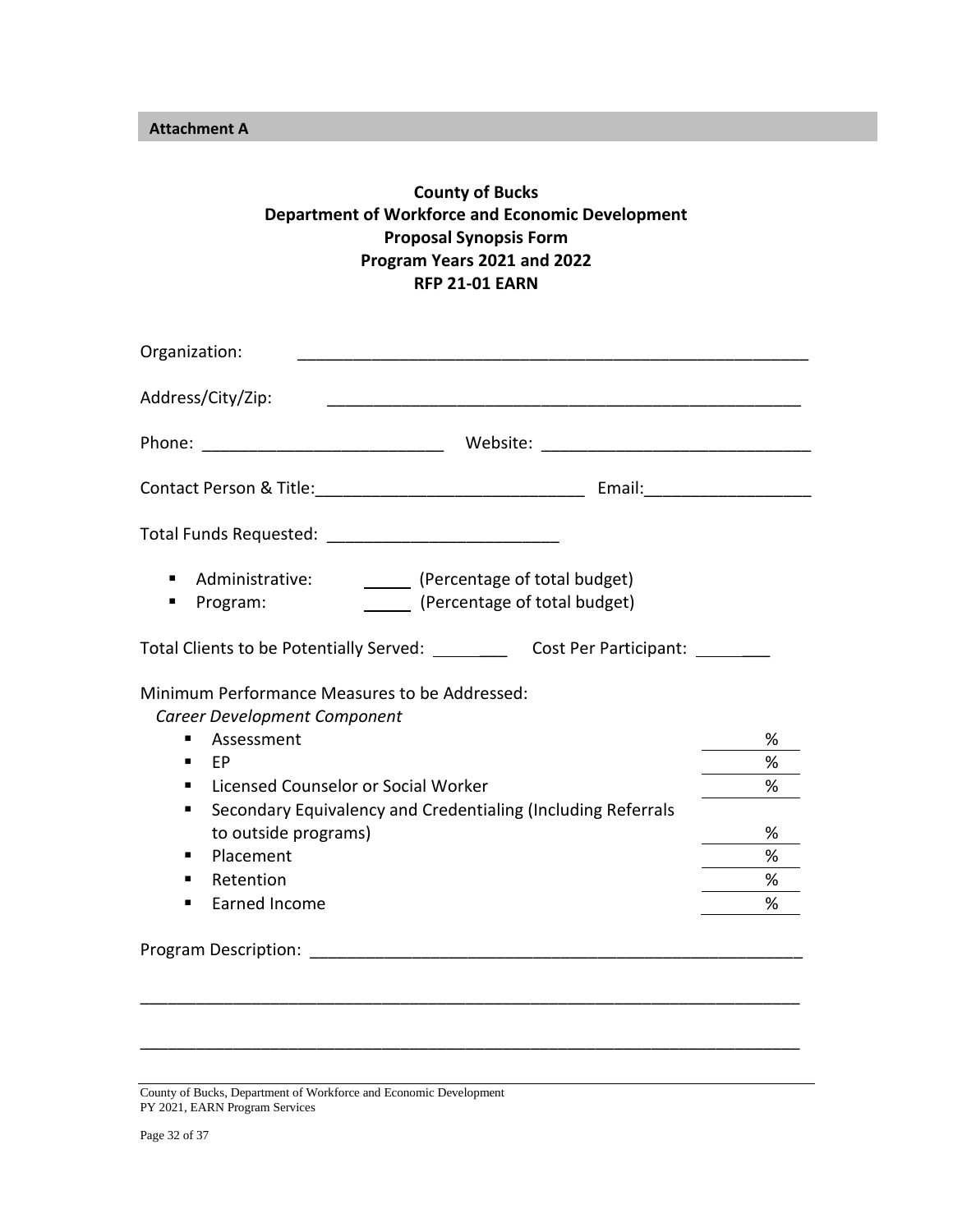#### **OFFEROR'S CERTIFICATION**

Certification and Adjustments. When a cost analysis is necessary and there is inadequate price competition, respondent must certify that to the best of its knowledge and belief, cost data are accurate, complete, and current at time of agreement of price. Awards or modifications negotiated in reliance on such data should provide awarding agency (County of Bucks, Department of Workforce and Economic Development) a right to price adjustment to exclude any significant sum by which price was increased because awardee had knowingly submitted data that were not accurate, complete and certified.

I, \_\_\_\_\_\_\_\_\_\_\_\_\_\_\_, hereby certify that I am legally and duly authorized to submit this proposal on behalf of \_\_\_\_\_\_\_\_\_\_\_\_\_\_\_\_\_\_\_\_\_\_\_\_, that information contained herein is true and correct to the best of my knowledge, and that prices for services offered herein are firm and effective through close of business on \_\_\_\_\_\_\_\_\_\_\_\_.

Signed, this \_\_\_\_\_\_\_\_\_\_\_ day of \_\_\_\_\_\_\_\_\_\_, 2021.

\_\_\_\_\_\_\_\_\_\_\_\_\_\_\_\_\_\_\_\_\_\_\_\_\_\_\_\_\_\_\_\_\_\_\_\_\_\_\_\_\_\_\_\_\_\_\_\_\_\_\_\_\_

\_\_\_\_\_\_\_\_\_\_\_\_\_\_\_\_\_\_\_\_\_\_\_\_\_\_\_\_\_\_\_\_\_\_\_\_\_\_\_\_\_\_\_\_\_\_\_\_\_\_\_\_\_\_

Authorized Signature

Printed Name of Authorized Signatory & Title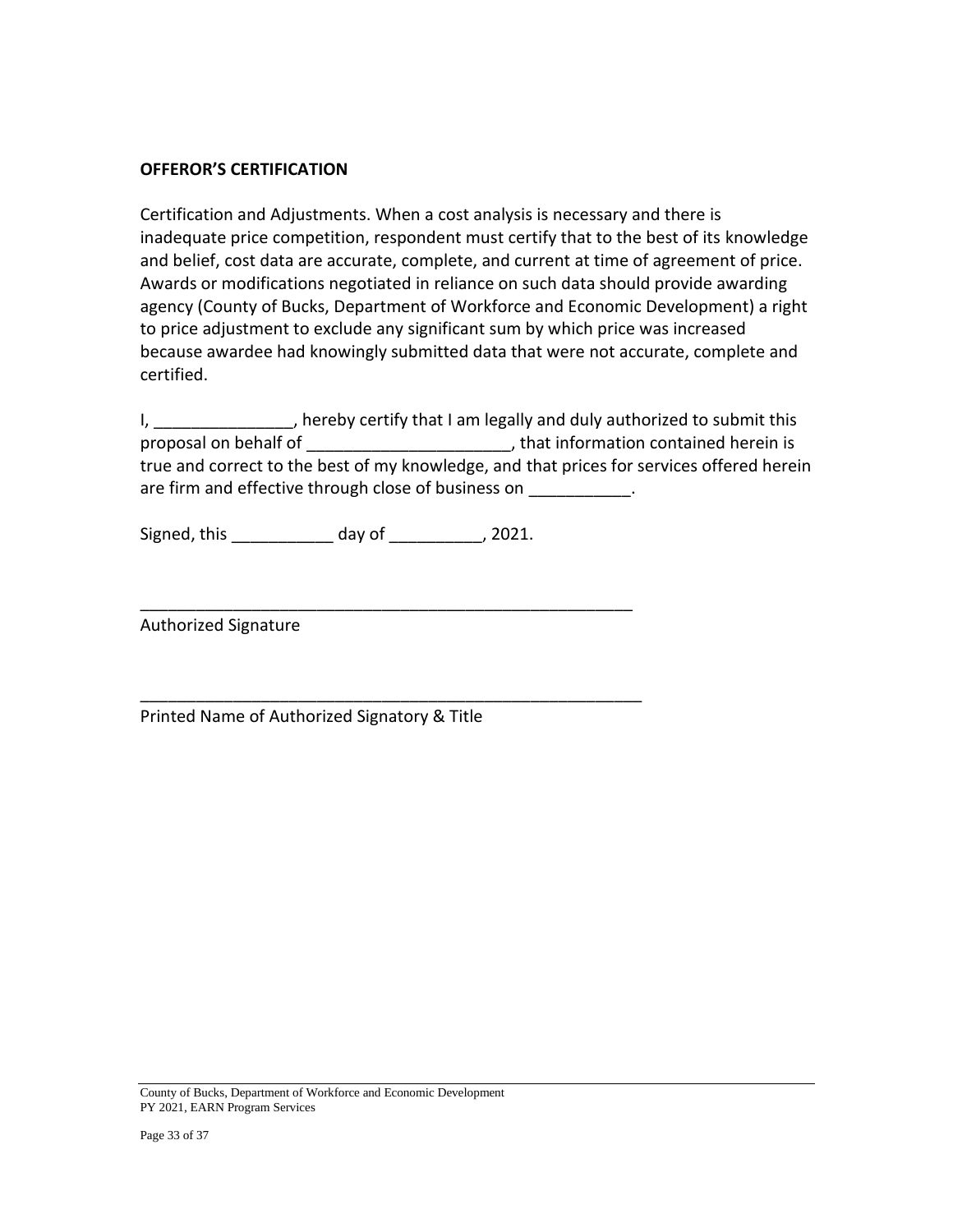#### **Attachment B**

### **EARN Program Year 2021 Contractor Compliance Checklist**

Upon award of contract, the County of Bucks, Department of Workforce and Economic Development (WED) require written certification of the following documents. Prior to the commencement of any program funded with monies under the jurisdiction of WED, a monitoring visit will be scheduled to verify adherence to certain requirements, including compliance with all physical and assistive devices as required by the American with Disabilities Act (ADA).

Prior to the award of any funding, contractor will be required to complete an Invoice Training with the WED Fiscal Department. Specific reports are due on a monthly basis from each contractor. Specific documentation, including the specific itemization of staff time charged to EARN contracts, must be included in contractor's monthly invoices.

It is important for potential contractors to know before submitting a proposal:

- 1. Inability to provide the required reports and invoices each month of the contract will result in the termination of the contract and may result in the contractor's repayment of funds issued up to the date of contract termination.
- 2. Training locations must be in compliance with ADA regulations, both at the time of the contract award and throughout the contract period. Non-compliance issues will result in the termination of the contract.

The following documents will be required to be submitted at the time of the contract award; please check each box and initial on each line, thereby acknowledging your organization's ability/consent to provide:

| <b>ADA Compliance Certification</b>                            |
|----------------------------------------------------------------|
| Single Audit Act; OMB Circular A-133, Compliance               |
| Debarment, Suspension & Ineligibility Documentation            |
| Certification Regarding Disclosure of Lobbying Activities      |
| Drug-Free Workplace Certification                              |
| Compliance with Section S504 of the Rehabilitation Act of 1973 |
| <b>Equal Opportunity Employer Certification</b>                |
| Copy of Latest Audit                                           |
| Insurance Certificate listing County of Bucks                  |
| <b>Bonding Certification</b>                                   |
|                                                                |

County of Bucks, Department of Workforce and Economic Development PY 2021, EARN Program Services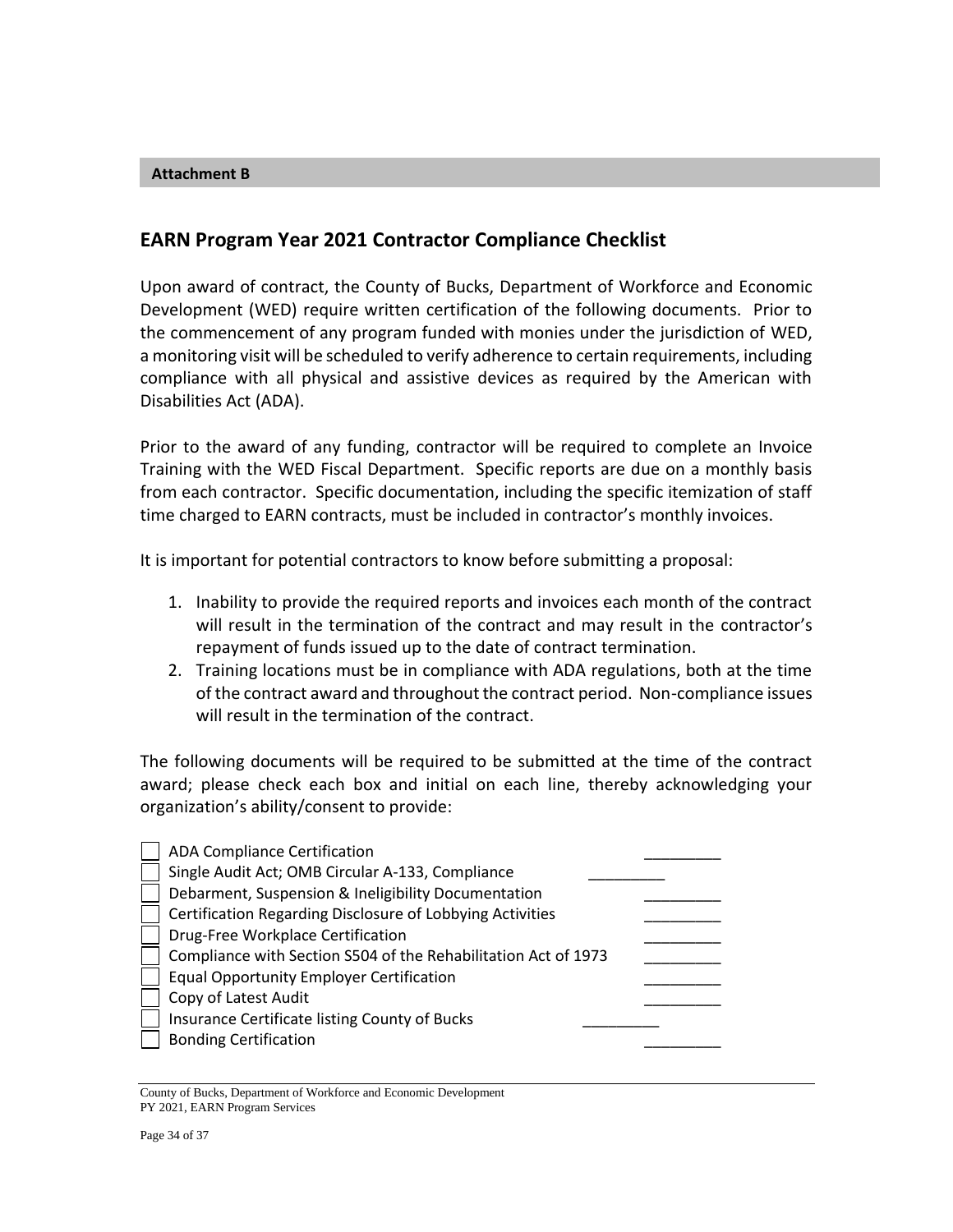| Name of Organization:                         |  |
|-----------------------------------------------|--|
| Authorized Signature & Date:                  |  |
| Printed Name of Authorized Signatory & Title: |  |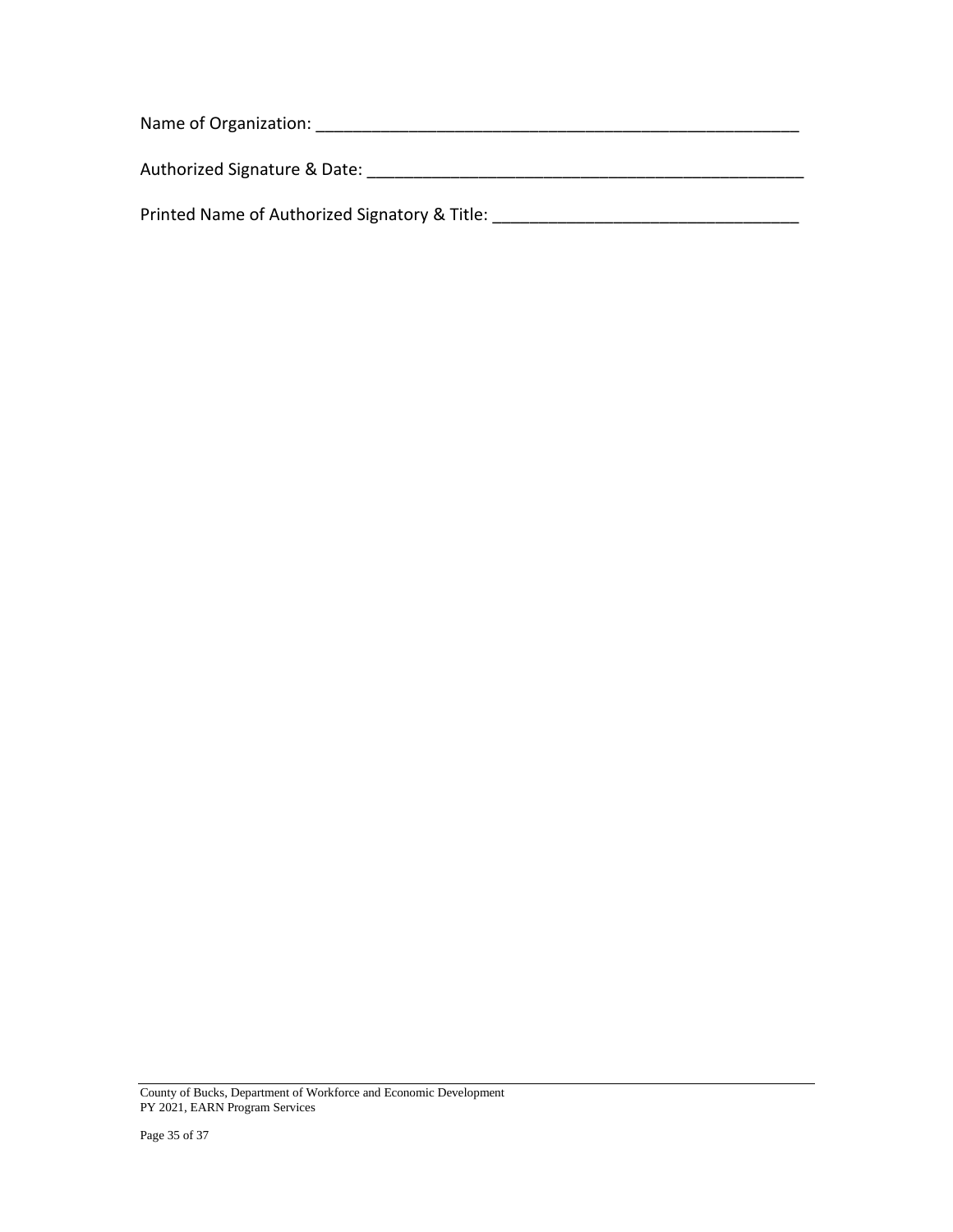#### **Attachment C**

#### **Past Performance Measurements and Demonstrated Effectiveness**

Has your organization ever operated a program similar to the EARN Program as described in this RFP?

**o** Yes **o** No If yes, please provide the following information:

| Period of Performance:              | From | To |  |
|-------------------------------------|------|----|--|
| Name of Program:                    |      |    |  |
| Program Funded By:                  |      |    |  |
| Program Performance:                |      |    |  |
| Number of Participants Served:      |      |    |  |
| New:                                |      |    |  |
| Carry-Over:                         |      |    |  |
| <b>Entered Employment Rate:</b>     |      |    |  |
| Retention Rate :                    |      |    |  |
| <b>Credential Rate:</b>             |      |    |  |
| Number of Employer Clients Served:  |      |    |  |
| Results of Employer Clients Served: |      |    |  |

#### **REFERENCES**

Include a minimum of three Reference Letters, dated after the release of this RFP, detailing your organization's capacity for programs of this scope. Please ensure each letter contains the following information:

County of Bucks, Department of Workforce and Economic Development PY 2021, EARN Program Services